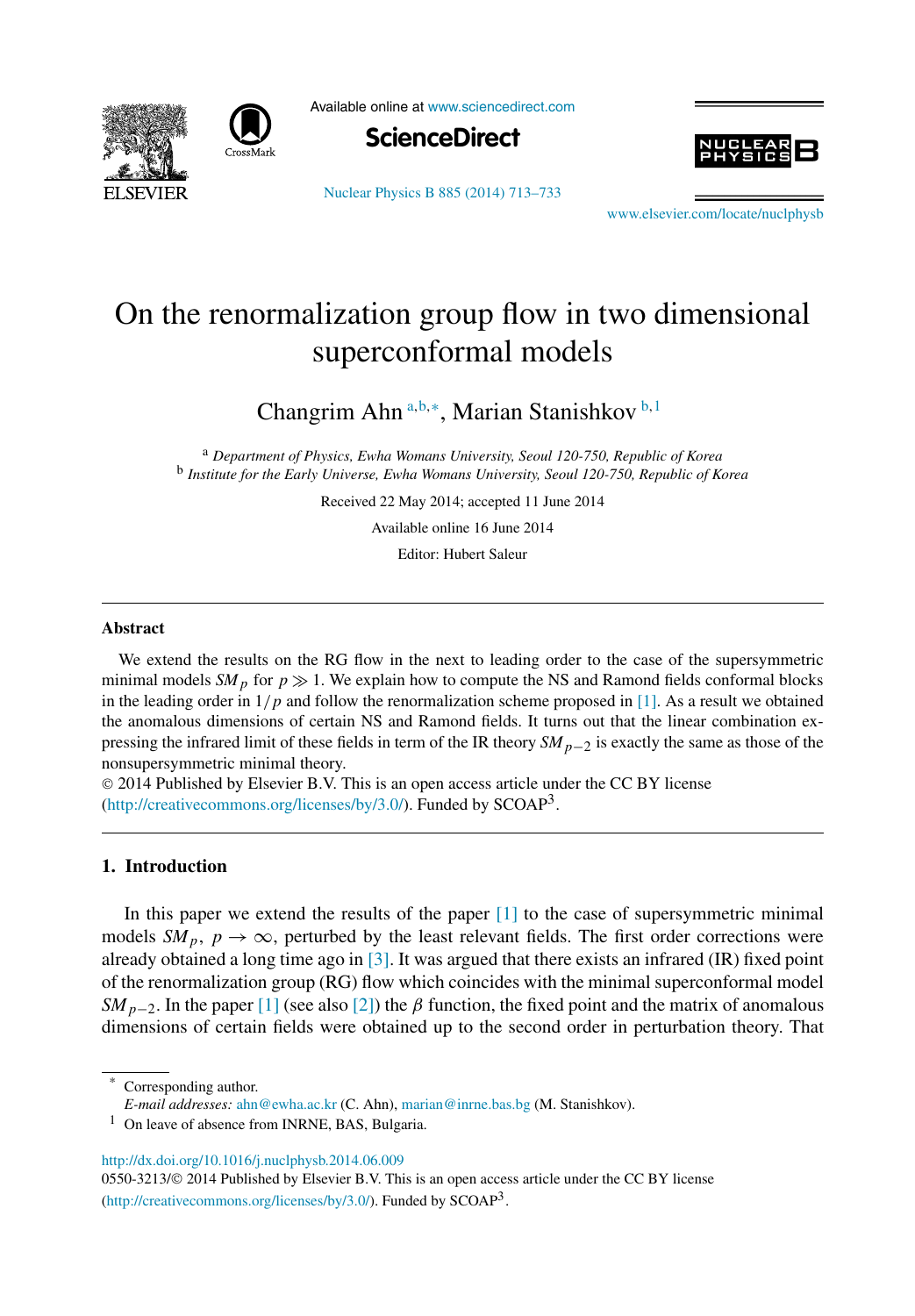extends the famous results of A. Zamolodchikov [\[4\].](#page-20-0) Calculation up to the second order is always a challenge even in two dimensions. The problem is that one needs the corresponding four-point function which is not known exactly even in two dimensions. Fortunately, in the scheme proposed in  $[1]$  (which is an extension of that proposed by Zamolodchikov in  $[4]$ ) one needs the value of this function up to the zeroth order in the small parameter  $\epsilon = \frac{2}{p+2}$ .

Basic ingredients for the computation of the correlation functions in two dimensions are the conformal blocks. In the last years an exact relation between the latter and the instanton partition functions of certain  $N = 2$  super YM theories in four dimensions was established by the so-called AGT correspondence  $[5-8]$ . For the  $N=1$  superconformal theories that motivated the computation of the recurrence relation for the conformal blocks of the NS  $[9-11]$  and Ramond  $[12,13]$  fields of the theory. Indeed it was shown in  $[14–16]$  that these conformal blocks coincide with the instanton partition functions of super YM theories in certain spaces. With these basic ingredients in hand we computed here the four-point functions up to the desired order.

The other difficulty arises in the regularization of the integrals. We follow here the regularization proposed in [\[1\]](#page-20-0) and show that it works perfectly in our case.

One can possibly further consider the more general *SU(*2*)* coset models. It was shown time ago [\[17\]](#page-20-0) that the structure constants and conformal blocks (basic ingredients for the calculation) for these theories can be obtained from just the usual minimal models by certain projected tensor product (this was recently generalized for the super-Liouville theory [\[18\]\)](#page-20-0). On that basis also a generalized AGT relation was proposed [\[19–21\].](#page-20-0)

The paper [\[1\]](#page-20-0) was also motivated by an alternative approach to the perturbed minimal models, the so-called RG domain wall [\[22\].](#page-20-0) The comparison gives a perfect agreement with the perturbative calculations to the second order. Moreover it was found there that the eigenvectors corresponding to the fields of the IR CFT do not receive any  $\epsilon$  corrections and speculated to be exact. We obtained the same result in the supersymmetric case. Moreover, the aforementioned eigenvectors are exactly the same as in the  $N = 0$  minimal models. One can speculate that probably this result is universal for all the coset models perturbed by the least relevant field.

This paper is organized as follows.

In Section 2 we present the  $N = 1$  *SM<sub>p</sub>* theory perturbed by the last component of the superfield  $\Phi_{1,3}$ . The basic ingredients necessary for the calculations in the second order of the perturbation theory are presented.

In Section [3](#page-3-0) we give some details needed for the computation of the conformal blocks in the NS sector. We mention also the important issue of the normalization of the fields.

Section [4](#page-5-0) is devoted to the computation of the beta function and the IR fixed point. It is confirmed that it coincides up to the second order with the model *SMp*<sup>−</sup>2.

The matrix of anomalous dimensions for some components of the superfields  $\Phi_{n,n+2}$  and  $DD\Phi_{n,n}$  was computed in Section [5.](#page-7-0) It is in perfect agreement with the first order result in [\[3\].](#page-20-0) The same is proved also for the first component  $\phi_{n,n}$ .

In Section [6](#page-15-0) we explain how to compute the mixed conformal blocks of the (last components of) NS and Ramond fields. They are necessary for the calculations of the anomalous dimensions for the Ramond fields which are also presented there. The results are again in agreement with the conjectured RG flow to *SMp*<sup>−</sup>2.

#### **2. The theory**

In this paper we consider a minimal superconformal theory *SM<sup>p</sup>* perturbed by the least relevant field. This theory is invariant under  $N = 1$  superconformal algebra with central charge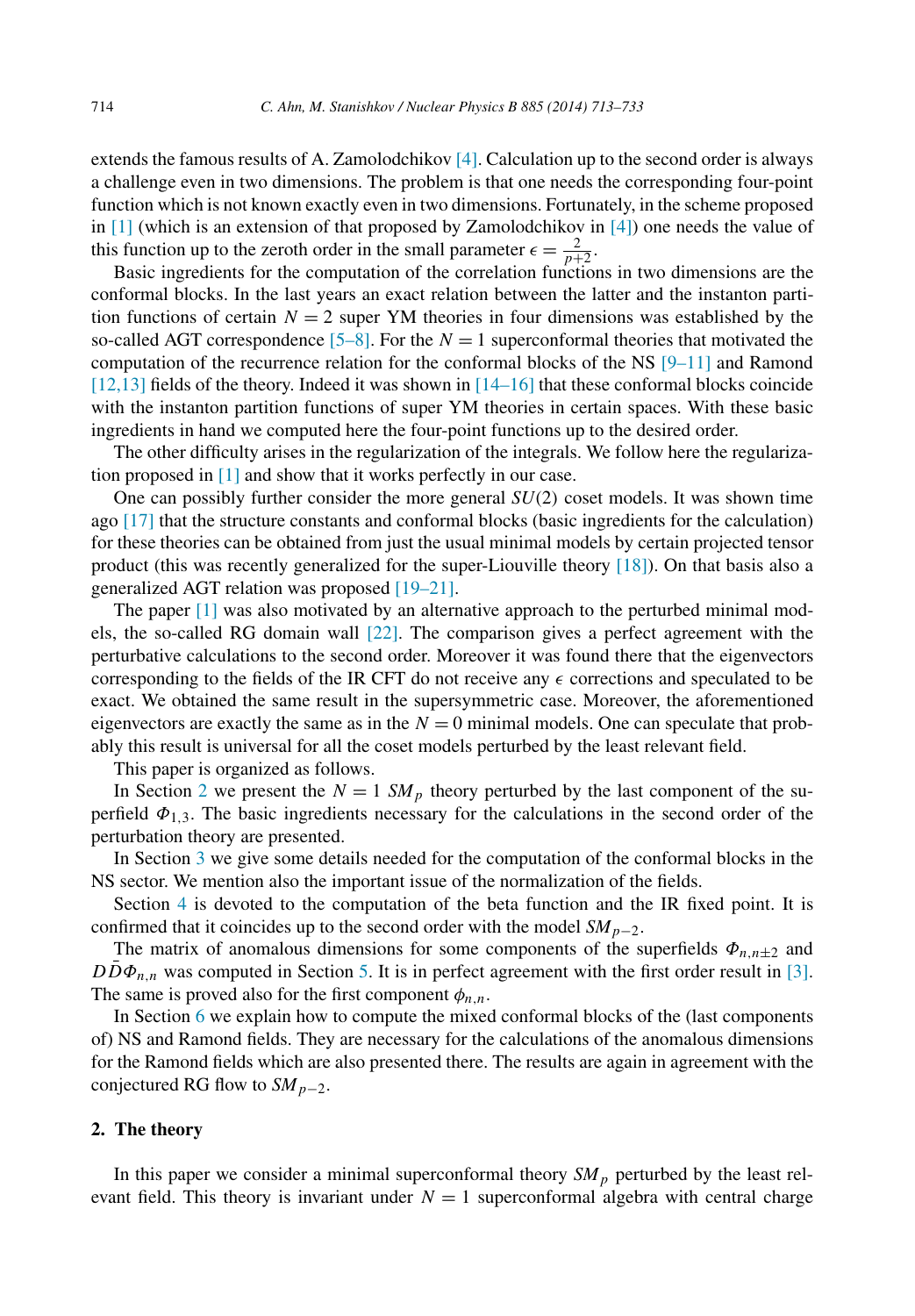<span id="page-2-0"></span> $\hat{c} = 1 - \frac{8}{p(p+2)}$  with integer  $p \ge 3$ . It contains primary fields in both NS and Ramond sectors labeled by two integers with conformal dimensions

$$
\Delta_{n,m} = \frac{((p+2)n - pm)^2 - 4}{8p(p+2)} \left( +\frac{1}{16} \right).
$$

Here the NS (R) sector corresponds to  $m - n =$  even (odd) and the addition in brackets is for the Ramond fields. The fields in the NS sector are organized in superfields:

$$
\Phi(z, \bar{z}, \theta, \bar{\theta}) = \phi + \theta \psi + \bar{\theta} \bar{\psi} + \theta \bar{\theta} \tilde{\phi}.
$$

The first (and the last) component of a spinless superfield of dimensions  $\Delta = \bar{\Delta} (\Delta + \frac{1}{2} = \bar{\Delta} + \frac{1}{2})$ is expressed as a product of "chiral fields" depending on *z* and  $\bar{z}$ , respectively. We use the same notations  $\phi$  and  $\tilde{\phi}$  below for these chiral components. If we fix the two-point function of the first component  $\phi$  to one, that of the second components is  $(2\Delta)^2$  by supersymmetry. Since it is assumed that these functions are all equal to one in the renormalization procedure, we have to normalize the second component  $\tilde{\phi} \rightarrow \frac{1}{2\Delta} \tilde{\phi}$ .

We will consider the superminimal model  $SM_p$  with  $p \to \infty$  perturbed by the least relevant field  $\tilde{\phi} = \tilde{\phi}_{1,3}$  of dimension  $\Delta = \Delta_{1,3} + \frac{1}{2} = 1 - \epsilon, \epsilon = \frac{2}{p+2} \to 0$ :

$$
\mathcal{L}(x) = \mathcal{L}_0(x) + \lambda \tilde{\phi}(x).
$$

It is obvious that this theory is also supersymmetric, since the perturbation can be written as a covariant super-integral over the superfield  $\Phi_{1,3}$ .

The two-point function of arbitrary fields up to the second order is then given by:

$$
\langle \phi_1(x)\phi_2(0)\rangle = \langle \phi_1(x)\phi_2(0)\rangle_0 - \lambda \int \langle \phi_1(x)\phi_2(0)\tilde{\phi}(y)\rangle_0 d^2y
$$

$$
+ \frac{\lambda^2}{2} \int \langle \phi_1(x)\phi_2(0)\tilde{\phi}(x_1)\tilde{\phi}(x_2)\rangle_0 d^2x_1 d^2x_2 + \dots
$$

where  $\phi_1$ ,  $\phi_2$  can be the first or the last components of a superfield or Ramond fields of dimensions  $\Delta_1$ ,  $\Delta_2$ . Since the first order corrections were considered in [\[3\],](#page-20-0) we will focus on the second order.

One can use the conformal transformation properties of the fields to bring the double integral to the form:

$$
\int \langle \phi_1(x)\phi_2(0)\tilde{\phi}(x_1)\tilde{\phi}(x_2)\rangle_0 d^2x_1 d^2x_2
$$
  
=  $(x\bar{x})^{2-\Delta_1-\Delta_2-2\Delta} \int I(x_1) \langle \tilde{\phi}(x_1)\phi_1(1)\phi_2(0)\tilde{\phi}(\infty)\rangle_0 d^2x_1$  (2.1)

where

$$
I(x) = \int |y|^{2(a-1)} |1-y|^{2(b-1)} |x-y|^{2c} d^2 y
$$

and  $a = 2\epsilon + \Delta_2 - \Delta_1$ ,  $b = 2\epsilon + \Delta_1 - \Delta_2$ ,  $c = -2\epsilon$ . It is well known that the integral for  $I(x)$ can be expressed in terms of hypergeometric functions:

$$
I(x) = \frac{\pi \gamma(b)\gamma(a+c)}{\gamma(a+b+c)} |F(1-a-b-c, -c, 1-a-c, x)|^2
$$
  
+ 
$$
\frac{\pi \gamma(1+c)\gamma(a)}{\gamma(1+a+c)} |x^{a+c}F(a, 1-b, 1+a+c, x)|^2
$$
 (2.2)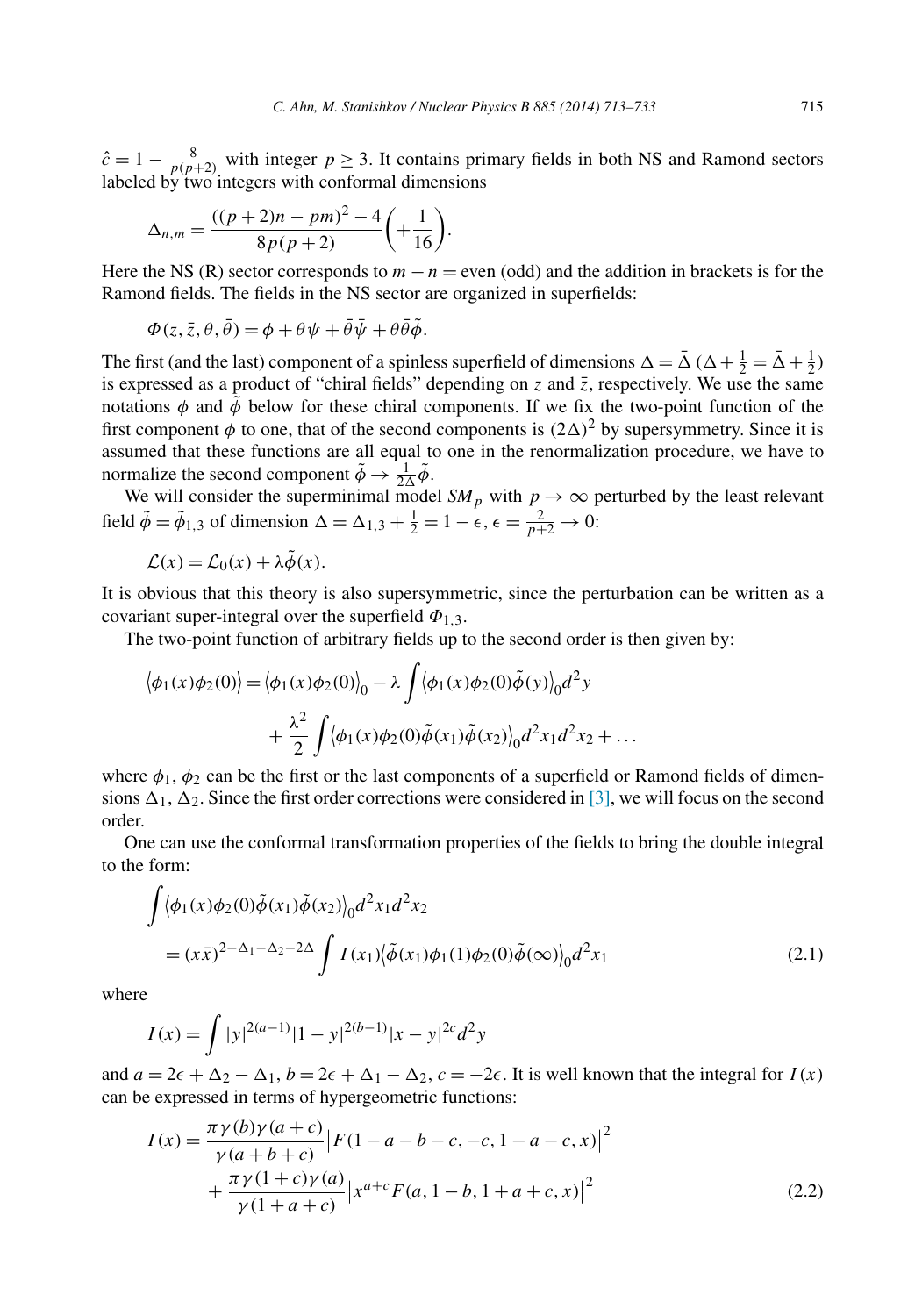<span id="page-3-0"></span>This form is useful for evaluating  $I(x)$  near  $x = 0$ . Using the transformation properties of the hypergeometric functions, [\(2.2\)](#page-2-0) can be rewritten as a function of  $1 - x$  and  $\frac{1}{x}$  which is suitable for the investigation of  $I(x)$  around the points 1 and  $\infty$ , respectively.

It is clear that the integral  $(2.1)$  is singular. We follow the regularization procedure proposed in [\[1\].](#page-20-0) It consists basically in cutting discs in the two-dimensional surface of radius  $l(\frac{1}{l})$  around singular points 0, 1 (∞):  $D_{l,0} = \{x \in C, |x| < l\}$ ,  $D_{l,1} = \{x \in C, |x - 1| < l\}$ ,  $D_{l,\infty} = \{x \in C,$  $|x| > 1/l$  with  $0 \ll l_0 \ll l < 1$  where  $l_0$  is the ultraviolet cut-off. Clearly *l* should be canceled in the calculations and should not appear in the final result. We call the region outside these discs as  $Q_{l,l_0}$  where the integration is well-defined. It is useful to do this integration in radial coordinates. Since the correlation function exhibits poles only at the points 0 and 1, the phase integration can be performed by using residue theorem and the resulting rational integral in the radial direction is straightforward. Near the singular points one can use the OPE. In doing that it turns out that we count twice two lens-like regions around the point 1 so we have to subtract those integrals. We refer to [\[1\]](#page-20-0) for the explicit formulas as well as a more detailed explanation.

#### **3. Computation of the conformal blocks in the NS-sector**

Let us start with the correlation function that enters in the integral  $(2.1)$ . The basic ingredients for the computation of the four-point correlation functions are the conformal blocks. These are quite complicated objects in general and closed formula were not known. Recently it was argued that they coincide (up to factors) with the instanton partition function of certain  $N = 2$  YM theories on ALE spaces, which was proved by a recurrence relation for the conformal blocks  $[9-11]$ . We need the expressions for the first few levels conformal blocks in order to have a guess for the limit  $\epsilon \to 0$ .

The chiral components of the fields obey the OPEs:

$$
\phi_1(x)\phi_2(0) = x^{\Delta-\Delta_1-\Delta_2} \sum_{N=0}^{\infty} x^N C_N \phi_{\Delta}(0)
$$
  

$$
\tilde{\phi}_1(x)\phi_2(0) = x^{\Delta-\Delta_1-\Delta_2-1/2} \sum_{N=0}^{\infty} x^N \tilde{C}_N \phi_{\Delta}(0)
$$
  

$$
\phi_1(x)\tilde{\phi}_2(0) = x^{\Delta-\Delta_1-\Delta_2-1/2} \sum_{N=0}^{\infty} x^N \tilde{C}'_N \phi_{\Delta}(0)
$$
  

$$
\tilde{\phi}_1(x)\tilde{\phi}_2(0) = x^{\Delta-\Delta_1-\Delta_2-1} \sum_{N=0}^{\infty} x^N C'_N \phi_{\Delta}(0)
$$
 (3.1)

where  $C_N$ 's are polynomials of order *N* in the generators of the superconformal algebra  $L_{-k}$ and  $G_{-\alpha}$  ( $k, \alpha > 0$ ) with coefficients depending on the dimensions  $\Delta$ ,  $\Delta_1$ ,  $\Delta_2$ , which we omitted, of dimension *N* usually called chain vectors. Here *N* runs over all nonnegative integers or half-integers depending on the fusion rules of *SMp*.

Acting by positive mode generators on the both sides of these OPEs and using the superconformal transformation properties gives the chain equations for *L*'s:

$$
L_k C_N = (\Delta + k\Delta_1 - \Delta_2 + N - k)C_{N-k}
$$

(here *C* is any of the chain vectors with the corresponding dimensions of the fields) and for *G*'s: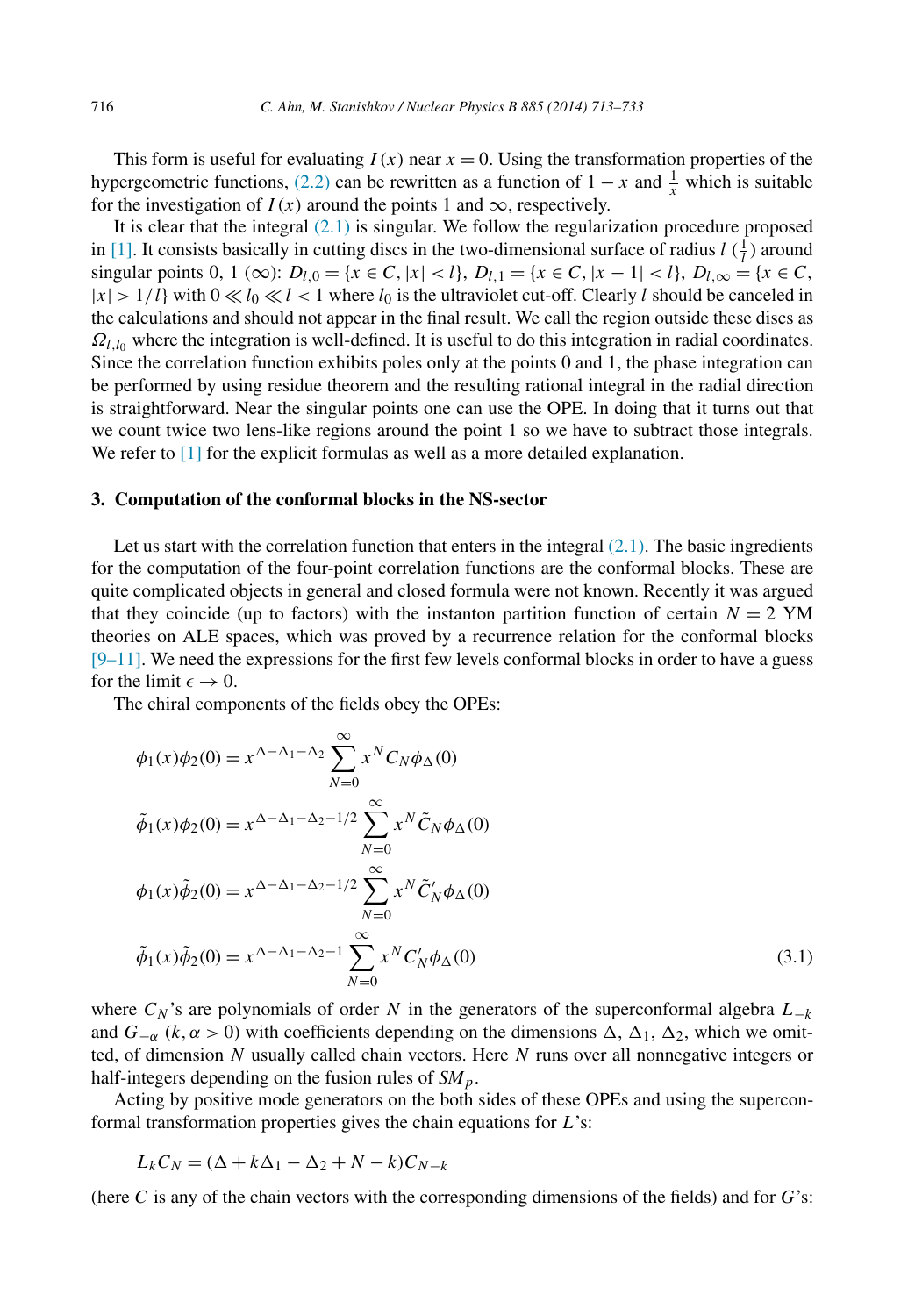<span id="page-4-0"></span>
$$
G_k C_N = \tilde{C}_{N-k}, \qquad G_k \tilde{C}_N = (\Delta + 2k\Delta_1 - \Delta_2 + N - k)C_{N-k}
$$
  
\n
$$
G_k \tilde{C}'_N = C'_{N-k}, \qquad G_k C'_N = \left(\Delta + 2k\Delta_1 - \Delta_2 + N - k - \frac{1}{2}\right) \tilde{C}'_{N-k}
$$
\n(3.2)

for  $k > \frac{1}{2}$ , and

$$
G_{\frac{1}{2}}\tilde{C}'_{N} = 2\Delta_{2}C_{N-\frac{1}{2}} + C'_{N-\frac{1}{2}}
$$
  
\n
$$
G_{\frac{1}{2}}C'_{N} = -2\Delta_{2}\tilde{C}_{N-\frac{1}{2}} + (\Delta + \Delta_{1} - \Delta_{2} + N - 1)\tilde{C}'_{N-\frac{1}{2}}.
$$

There are two independent constants at the zeroth level in the OPEs [\(3.1\),](#page-3-0) the other two are expressible through them:

$$
\tilde{C}'_0 = -\tilde{C}_0
$$
,  $C'_0 = (\Delta - \Delta_1 - \Delta_2)C_0$ .

The above chain relations could be solved order by order. As mentioned before, in  $[10,11]$ , a recursion relation for the chain vectors can be also found. We give here as an example and for further use the first terms for C':

$$
C'_{\frac{1}{2}} = -\frac{\Delta + \Delta_1 + \Delta_2 - \frac{1}{2}}{2\Delta} \tilde{C}_0 G_{-\frac{1}{2}}, \qquad C'_1 = \frac{\Delta + \Delta_1 - \Delta_2}{2\Delta} C_0 L_{-1}.
$$
 (3.3)

The conformal blocks are readily obtained by the chain vectors. Presented as vectors in the basis of *L*'s and *G*'s, the conformal block can be expressed as:

$$
F(\Delta, \Delta_i) = \sum_{N=0}^{\infty} x^N F_N = \sum_{N=0}^{\infty} x^N C_N(\Delta, \Delta_3, \Delta_4) S_N^{-1} C_N(\Delta, \Delta_1, \Delta_2)
$$

where  $S_N$  is the Shapovalov matrix at level *N*. What of  $C_N$ 's appear depends on the external fields involved.

The conformal blocks are in general quite complicated objects. Fortunately, in view of the renormalization scheme and the regularization of the integrals, we need to compute them here only up to the zeroth order in  $\epsilon$ . This simplifies significantly the problem.

Once the conformal blocks are known, the correlation function of spinless fields for our *SM<sup>p</sup>* models is written as:

$$
\sum_{n} C_{n} |F(\Delta_{n}, \Delta_{i})|^{2}
$$

where the range of *n* depends on the fusion rules and  $C_n$  is the corresponding structure constant. Let us stress that the various structure constants are connected. If we call the structure constant of three first-component operators  $C$ , and that of two-first and one last-component  $C$ , other remaining structure constants are given by

$$
\langle \tilde{\phi}_1(\infty)\tilde{\phi}_2(1)\phi_3(0)\rangle = (\Delta_3 - \Delta_1 - \Delta_2)^2 C_{(1)(2)(3)}
$$
  

$$
\langle \tilde{\phi}_1(\infty)\tilde{\phi}_2(1)\tilde{\phi}_3(0)\rangle = \left(\frac{1}{2} - \Delta_1 - \Delta_2 - \Delta_3\right)^2 \tilde{C}_{(1)(2)(3)}.
$$
 (3.4)

The structure constants  $C_{(1)(2)(3)}$  and  $\tilde{C}_{(1)(2)(3)}$  were obtained in [\[23\].](#page-20-0) We have to keep in mind also that our last components are normalized by  $1/2\Delta$ . In what follows we compute the conformal blocks up to sufficiently high level and then check also the crossing symmetry and the behavior near the singular points 1 and  $\infty$ .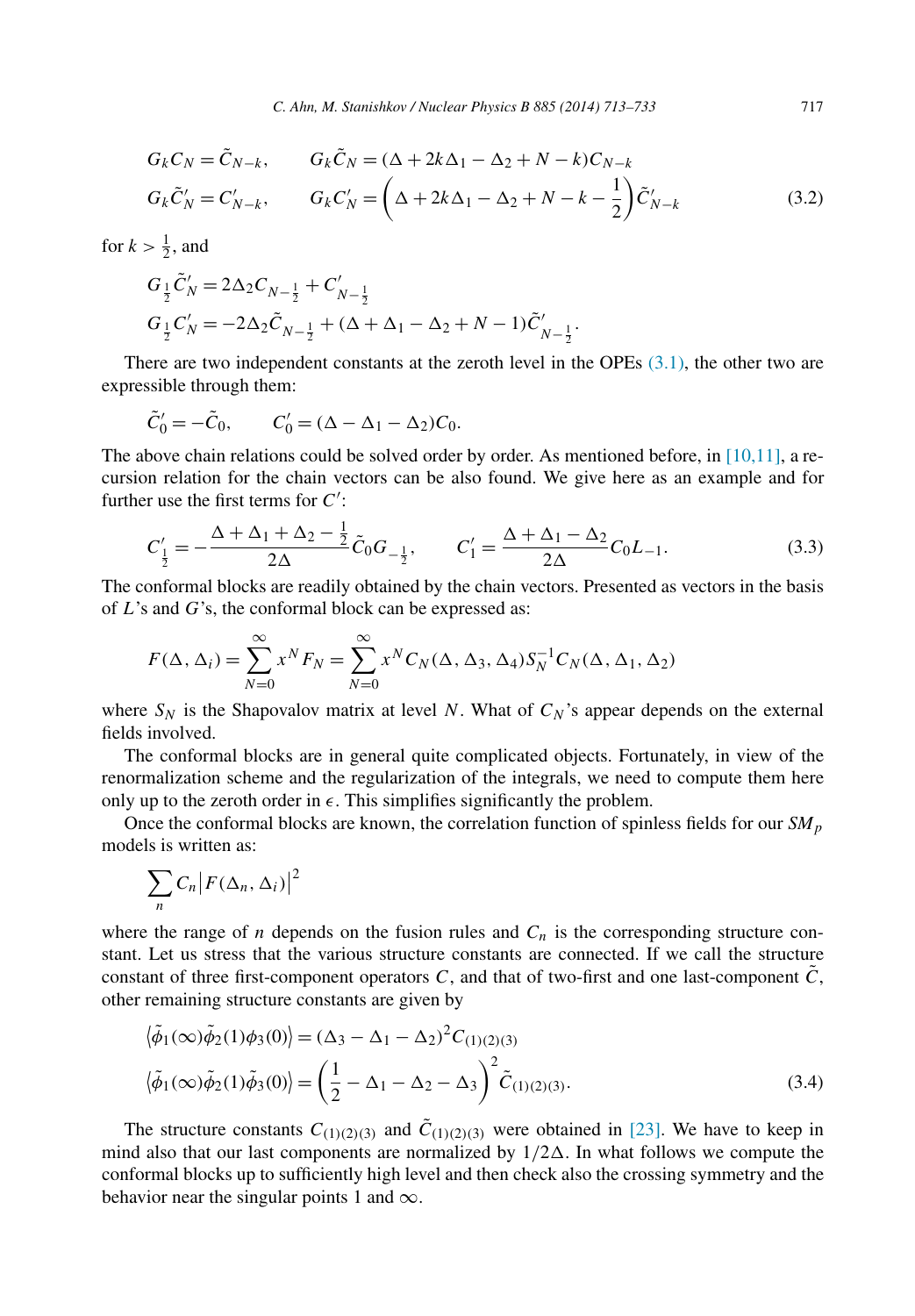# <span id="page-5-0"></span>**4.** *β***-Function and fixed point**

For the computation of the *β*-function in the second order, we need the four-point function of the perturbing field. Here we consider a more general function

$$
\big\langle \tilde{\phi}(x)\tilde{\phi}(0)\tilde{\phi}_{n,n+2}(1)\tilde{\phi}_{n,n+2}(\infty)\big\rangle.
$$

There are three "channels" (or intermediate fields) in the corresponding conformal block: two even, corresponding to the identity and  $\phi_{1.5}$  and one odd – to  $\tilde{\phi}$  itself. From the procedure we explained above, we get the following expression for this correlation function:

$$
\begin{split} & \left\langle \tilde{\phi}(x)\tilde{\phi}(0)\tilde{\phi}_{n,n+2}(1)\tilde{\phi}_{n,n+2}(\infty) \right\rangle \\ &= \left| \frac{(1-2x+7/3x^2-4/3x^3+1/3x^4)}{x^2(1-x)^2} \right|^2 + \frac{2(n+3)}{3(n+1)} \left| \frac{(1-3/2x+3/2x^2-1/2x^3)}{x(1-x)^2} \right|^2 \\ &+ \frac{(3+n)(4+n)}{18n(1+n)} \left| \frac{(1-x+x^2)}{(1-x)^2} \right|^2. \end{split}
$$

We checked explicitly the crossing symmetry and the  $x \to 1$  limit of this function. The function that enters the integral is obtained by the conformal transformation  $x \to 1/x$  (explicit formula is presented below):

$$
\langle \tilde{\phi}(x)\tilde{\phi}_{n,n+2}(0)\tilde{\phi}_{n,n+2}(1)\tilde{\phi}(\infty) \rangle \n= \left| \frac{(1-4x+7x^2-6x^3+3x^4)}{3x^2(-1+x)^2} \right|^2 + \frac{2(n+3)}{3(n+1)} \left| \frac{(-1+3x-3x^2+2x^3)}{2x^2(-1+x)^2} \right|^2 \n+ \frac{(3+n)(4+n)}{18n(1+n)} \left| \frac{(1-x+x^2)}{x^2(-1+x)^2} \right|^2.
$$
\n(4.1)

In order to compute the  $\beta$ -function and the fixed point to the second order, we just have to integrate the above function with  $n = 1$ .

The integration over the safe region far from the singularities yields ( $I(x) \sim \frac{\pi}{\epsilon}$ ):

$$
\int_{\Omega_{l,l_0}} I(x) \langle \tilde{\phi}(x) \tilde{\phi}(0) \tilde{\phi}(1) \tilde{\phi}(\infty) \rangle d^2 x = -\frac{35\pi^2}{24\epsilon} + \frac{2\pi^2}{\epsilon l^2} + \frac{\pi^2}{2\epsilon l_0^2} - \frac{16\pi^2 \log l}{3\epsilon} - \frac{8\pi^2 \log 2l_0}{3\epsilon}
$$

and we omitted the terms of order  $l$  or  $l_0/l$ .

We have to subtract the integrals over the lens-like regions since they would be accounted twice. We need to expand the function around 1 and compute the integrals using the formulas in  $[1]$ . Here is the result of that integration:

$$
\frac{\pi^2}{\epsilon} \biggl( -\frac{1}{l^2} + \frac{1}{2l_0^2} + \frac{61}{24} - \frac{8}{3} \log \frac{l}{2l_0} \biggr).
$$

Next we have to compute the integrals near the singular points  $0, 1$  and  $\infty$ . For that purpose we can use the OPE of the fields and take the appropriate limit of  $I(x)$ . Near the point 0 the relevant OPE is:

$$
\tilde{\phi}(x)\tilde{\phi}(0)=(x\bar{x})^{-2(\Delta_{1,3}+\frac{1}{2})}(1+\ldots)+\hat{C}_{(1,3)(1,3)}^{(1,3)}(x\bar{x})^{-(\Delta_{1,3}+\frac{1}{2})}(\tilde{\phi}(0)+\ldots).
$$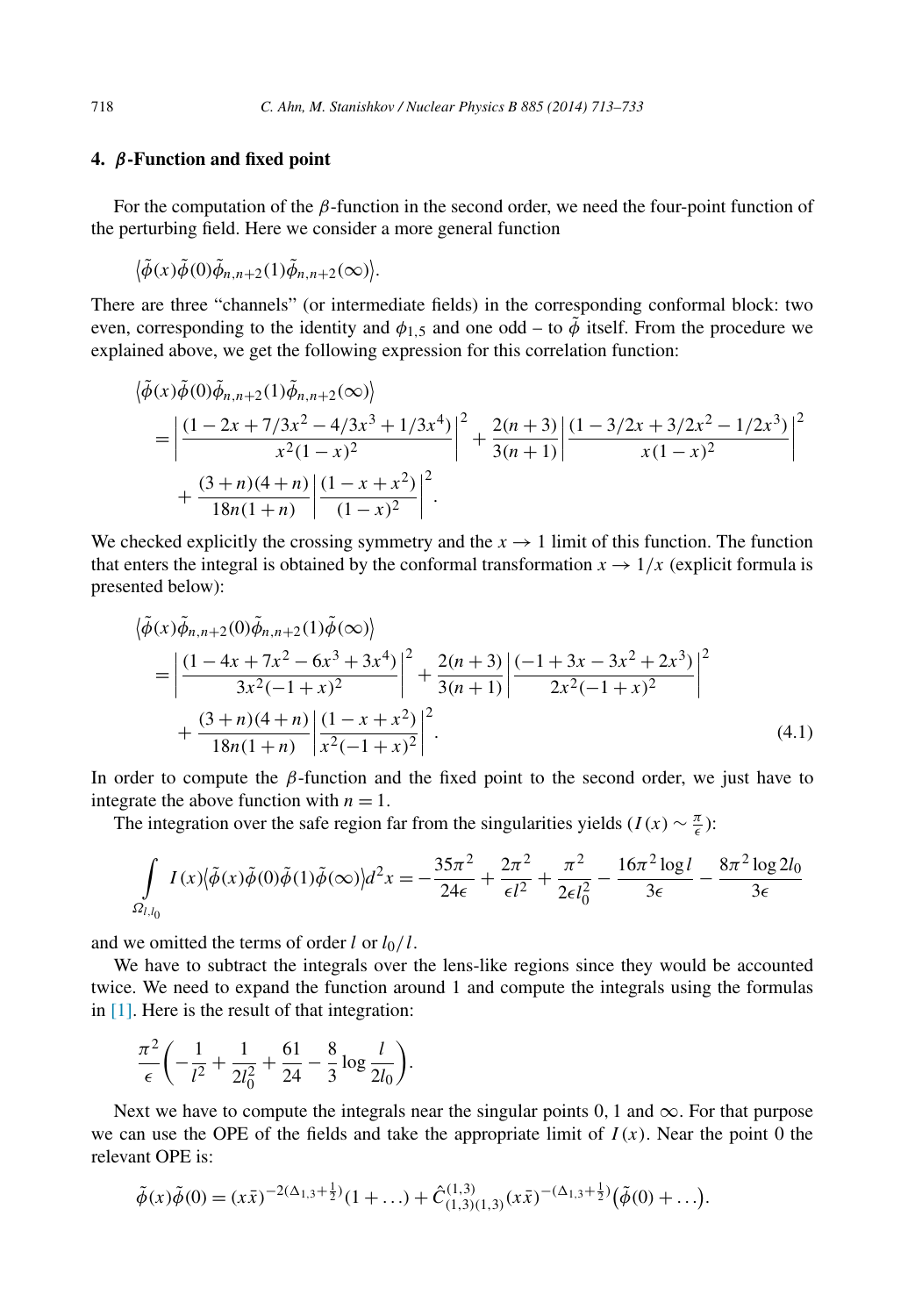<span id="page-6-0"></span>The channel  $\phi_{1.5}$  gives after integration a term proportional to  $l_0/l$  which is negligible. The structure constant is the one of the **normalized second components** of a superfield. Here and below we denote the normalized structure constant by  $\hat{C}$ . Then, the correct value is

$$
\hat{C}_{(1,3)(1,3)}^{(1,3)} = \frac{(\frac{1}{2} - 3\Delta_{1,3})^2}{(2\Delta_{1,3})^3} \tilde{C}_{(1,3)(1,3)}^{(1,3)} = \frac{2}{\sqrt{3}} - 2\sqrt{3}\epsilon
$$

to the first order in  $\epsilon$ . The value of  $I(x)$  near 0 can be found by taking the limit in [\(2.2\)](#page-2-0) written in terms of  $1/x$  (explicit form is given in [\[1\]\)](#page-20-0). Finally one gets:

$$
\int_{D_{l,0}\setminus D_{l_0,0}} I(x)\langle \tilde{\phi}(x)\tilde{\phi}(0)\tilde{\phi}(1)\tilde{\phi}(\infty)\rangle d^2x = -\frac{\pi^2}{l^2\epsilon} + \frac{8\pi^2}{3\epsilon^2} - \frac{16\pi^2}{\epsilon} + \frac{8}{3}\frac{\pi^2 \log l}{\epsilon}.
$$

Since the integral near 1 gives obviously the same result, we just need to add the above result twice. To compute the integral near infinity, we use a relation

$$
\langle \phi_1(x)\phi_2(0)\phi_3(1)\phi_4(\infty) \rangle = (x\bar{x})^{-2\Delta_1} \langle \phi_1(1/x)\phi_4(0)\phi_3(1)\phi_2(\infty) \rangle
$$
 (4.2)

and  $I(x) \sim \frac{\pi}{\epsilon} (x\bar{x})^{-2\epsilon}$ . This gives

$$
\int_{D_{l,\infty}\setminus D_{l_0,\infty}} I(x)\langle \tilde{\phi}(x)\tilde{\phi}(0)\tilde{\phi}(1)\tilde{\phi}(\infty)\rangle d^2x = -\frac{\pi^2}{l^2\epsilon} + \frac{4\pi^2}{3\epsilon^2} - \frac{8\pi^2}{\epsilon} + \frac{8\pi^2\log l}{3\epsilon}.
$$

Putting all together, we finally obtain the finite part of the integral:

$$
\frac{20\pi^2}{3\epsilon^2} - \frac{44\pi^2}{\epsilon}.
$$

Here we want to mention that we follow the renormalization scheme proposed in [\[1\].](#page-20-0) Therefore we already omitted the terms proportional to  $l_0^{4\epsilon-2}$  which could be canceled by an appropriate counterterm in the action.

Taking into account also the first order term (proportional to the above structure constant and computed in [\[3\]\)](#page-20-0), we get the final result (up to the second order) for the two-point function of the perturbing field:

$$
G(x,\lambda) = \langle \tilde{\phi}(x)\tilde{\phi}(0) \rangle
$$
  
=  $(x\bar{x})^{-2+2\epsilon} \left[ 1 - \lambda \frac{4\pi}{\sqrt{3}} \left( \frac{1}{\epsilon} - 3 \right) (x\bar{x})^{\epsilon} + \frac{\lambda^2}{2} \left( \frac{20\pi^2}{3\epsilon^2} - \frac{44\pi^2}{\epsilon} \right) (x\bar{x})^{2\epsilon} + \dots \right].$  (4.3)

Now we introduce a field  $\tilde{\phi}^g = \partial_g \mathcal{L}$  which is normalized by  $\langle \tilde{\phi}^g(1) \tilde{\phi}^g(0) \rangle = 1$ . Under the scale transformation  $x^{\mu} \to tx^{\mu}$ , the Lagrangian transforms to the trace of energy–momentum tensor *Θ*,

$$
\Theta(x) = \partial_t \mathcal{L} = \beta(g)\partial_g \mathcal{L} = \beta(g)\tilde{\phi}^g.
$$

Comparing these with the original bare Lagrangian where  $\tilde{\phi} = \partial_{\lambda} \mathcal{L}$  and  $\Theta = \epsilon \lambda \tilde{\phi}$  lead to the *β*-function given by

$$
\beta(g) = \epsilon \lambda \frac{\partial g}{\partial \lambda} = \epsilon \lambda \sqrt{G(1, \lambda)},
$$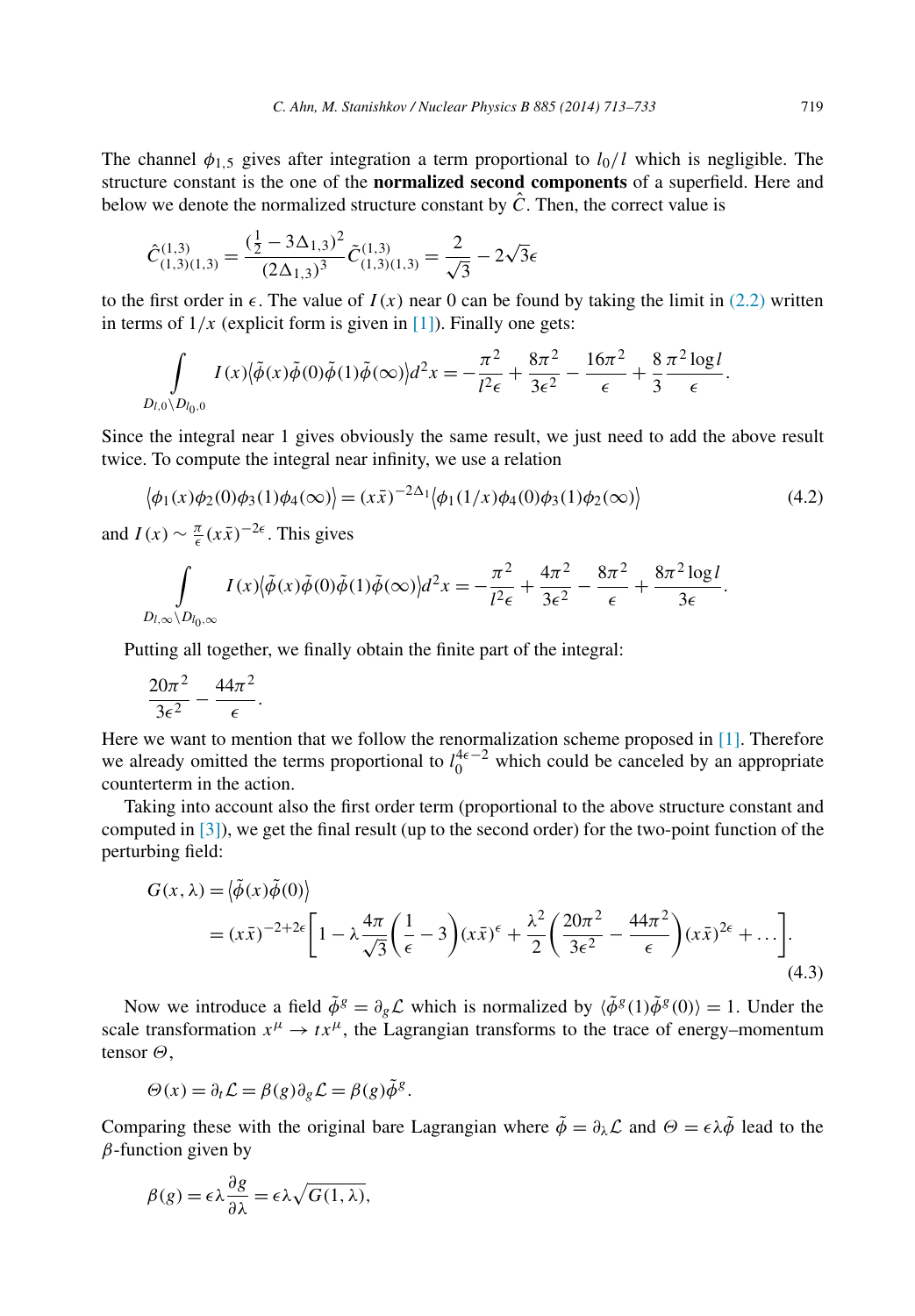<span id="page-7-0"></span>where  $G(1, \lambda)$  is given by [\(4.3\)](#page-6-0) with  $x = 1$ . One can invert this and compute the bare coupling constant and the *β*-function in terms of *g*:

$$
\lambda = g + g^2 \frac{\pi}{\sqrt{3}} \left( \frac{1}{\epsilon} - 3 \right) + g^3 \frac{\pi^2}{3} \left( \frac{1}{\epsilon^2} - \frac{5}{\epsilon} \right) + \mathcal{O}(g^4),
$$
  

$$
\beta(g) = \epsilon g - g^2 \frac{\pi}{\sqrt{3}} (1 - 3\epsilon) - \frac{2\pi^2}{3} g^3 + \mathcal{O}(g^4).
$$
 (4.4)

In this calculations, we keep only the relevant terms by assuming the coupling constant  $\lambda$  (and *g*) to be order of  $\mathcal{O}(\epsilon)$ .

A nontrivial IR fixed point occurs at the zero of the *β*-function

$$
g^* = \frac{\sqrt{3}}{\pi} \epsilon (1 + \epsilon). \tag{4.5}
$$

It corresponds to the IR CFT *SMp*−<sup>2</sup> as can be seen from central charge:

$$
c^* - c = -8\pi^2 \int_{0}^{g^*} \beta(g) dg = -4\epsilon^3 - 12\epsilon^4 + \mathcal{O}(\epsilon^5).
$$

The anomalous dimension of the perturbing field becomes

 $\Delta^* = 1 - \partial_g \beta(g)|_{g^*} = 1 + \epsilon + 2\epsilon^2 + \mathcal{O}(\epsilon^3)$ 

which matches with that of the second component of the superfield  $\Phi_{3,1}^{p-2}$  of  $SM_{p-2}$ .

# **5. Mixing of the superfields in the NS sector**

The second component of a superfield as a perturbing field guarantees the preservation of supersymmetry along the RG flow. The dimension which is close to (1*/*2*,* 1*/*2) and the fusion rules between the superfields  $\Phi_{n,n+2}$  and  $D\bar{D}\Phi_{n,n}$  where *D* is the covariant superderivative suggest that the operators mix along the RG-trajectory. We will compute the corresponding dilatation matrix for the anomalous dimensions of the second components while the mixing of the first ones is a consequence of the supersymmetry. For this purpose we compute the two-point functions and the corresponding integrals.

# 5.1. *Two-point function*  $\langle \tilde{\phi}_{n,n+2}(1)\tilde{\phi}_{n,n+2}(0) \rangle$

The corresponding function in the second order of the perturbation was already written above [\(4.1\).](#page-5-0) The integration over the safe region (far from the singularities) goes in the same way as before. The result is:

$$
\int_{\Omega_{l,l_0}} I(x) \langle \tilde{\phi}(x) \tilde{\phi}_{n,n+2}(1) \tilde{\phi}_{n,n+2}(0) \tilde{\phi}(\infty) \rangle d^2 x
$$
  
= 
$$
\frac{(n+2)\pi^2}{6\epsilon n l_0^2} + \frac{2(1+2n)\pi^2}{3n\epsilon l^2} - \frac{4(1+5n+2n^2)\pi^2 \log l}{3\epsilon (n+n^2)}
$$
  
- 
$$
\frac{4(1+n)\pi^2 \log 2l_0}{3n\epsilon} - \frac{(18+43n+9n^2)\pi^2}{24\epsilon (n+n^2)}.
$$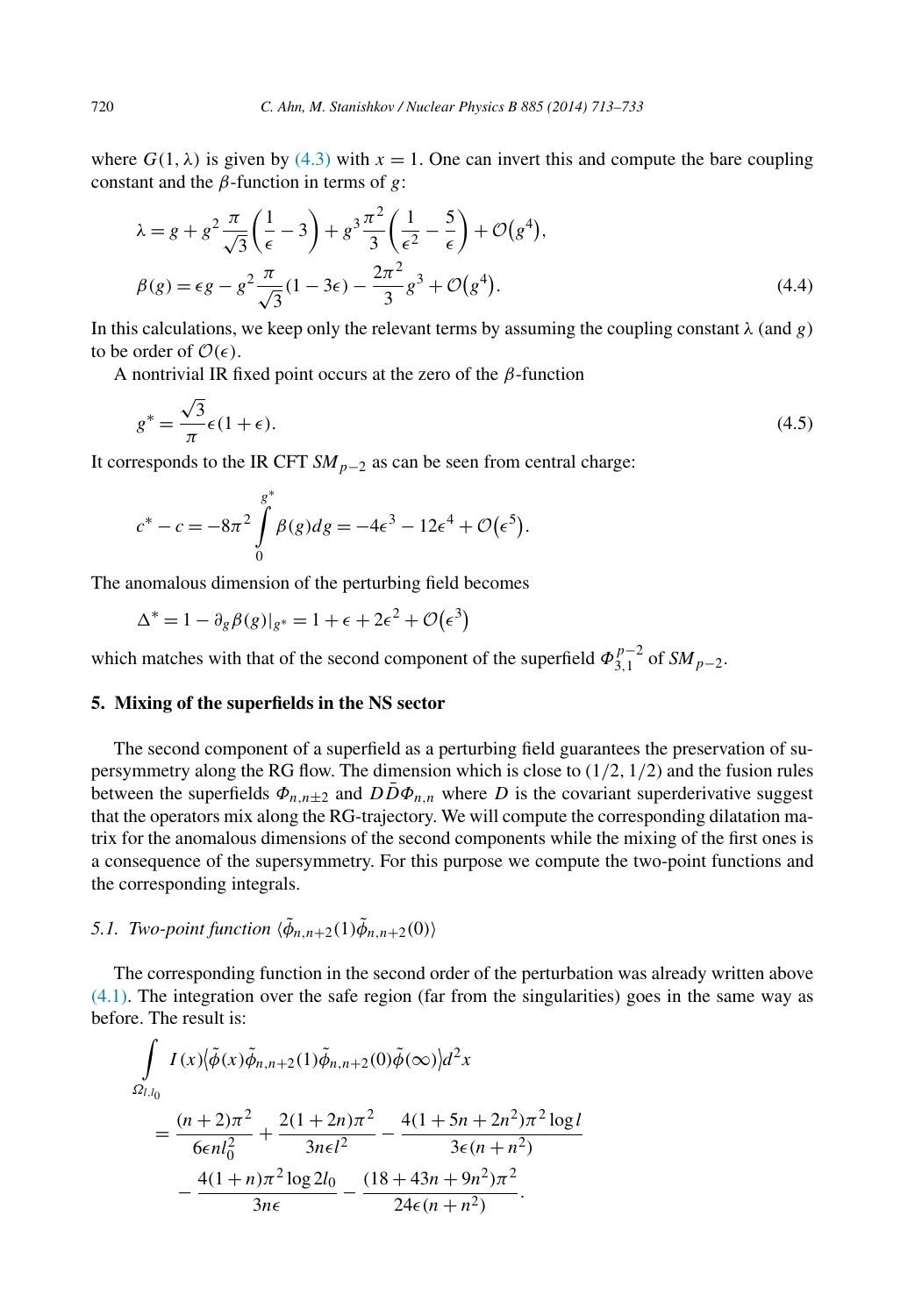<span id="page-8-0"></span>Also the integration over the lens-like regions gives similarly:

$$
\frac{\pi^2}{24n(1+n)\epsilon} \bigg[ (1+n)(2+n) \bigg( \frac{4}{l_0^2} - \frac{8}{l^2} \bigg) + (46+n(53+23n)) + 32(1+n)^2 \log \frac{l}{2l_0} \bigg].
$$

Taking the integral around zero should be more careful. It turns out that one should take into account the descendents since they contribute nontrivial singular terms. Explicit OPE is

$$
\tilde{\phi}(x)\tilde{\phi}_{n,n+2}(0) = (x\bar{x})^{-(\Delta_{1,3}+1/2)}\hat{C}_{(1,3)(n,n+2)}^{(n,n+2)}\tilde{\phi}_{n,n+2}(0) + (x\bar{x})^{\delta\Delta-\Delta_{1,3}-1} \times \hat{C}_{(1,3)(n,n+2)}^{(n,n)}\left(1+\frac{\Delta_{1,3}+\delta\Delta}{2\Delta_{n,n}}xL_{-1}\right)\left(1+\frac{\Delta_{1,3}+\delta\Delta}{2\Delta_{n,n}}\bar{x}\bar{L}_{-1}\right)\phi_{n,n}(0),
$$
\n
$$
\delta\Delta = \Delta_{n,n} - \Delta_{n,n+2} \tag{5.1}
$$

(the coefficient in front of *L*−<sup>1</sup> is obtained from the chain relations [\(3.3\)\)](#page-4-0). Since *L*−<sup>1</sup> acts as a derivative, we get

$$
\langle L_{-1}\phi_{n,n}(0)\tilde{\phi}_{n,n+2}(1)\tilde{\phi}(\infty)\rangle = (\Delta_{n,n} + \Delta_{n,n+2} - \Delta_{1,3})\langle\phi_{n,n}(0)\tilde{\phi}_{n,n+2}(1)\tilde{\phi}(\infty)\rangle.
$$

Let us stress again that the structure constants needed for the calculation are the "normalized" ones:

$$
\hat{C}_{(1,3)(n,n+2)}^{(n,n+2)} = \frac{\left(\frac{1}{2} - \Delta_{1,3} - 2\Delta_{n,n+2}\right)^2}{2\Delta_{1,3}(2\Delta_{n,n+2})^2} \tilde{C}_{(1,3)(n,n+2)}^{(n,n+2)} = \frac{(3+n)^2}{3(1+n)^2} - \frac{2(2+n)(3+n)^2\epsilon}{3(1+n)^2}
$$
\n
$$
\hat{C}_{(1,3)(n,n+2)}^{(n,n)} = \frac{(\Delta_{n,n} - \Delta_{1,3} - \Delta_{n,n+2})^2}{2\Delta_{1,3}2\Delta_{n,n+2}} C_{(1,3)(n,n+2)}^{(n,n)} = \sqrt{\frac{n+2}{3n}}.
$$
\n(5.2)

With the same  $I(x)$ , the integral corresponding to the channel  $\phi_{n,n}$  becomes

$$
-\frac{(2+n)\pi^2}{3\epsilon n l^2} + \frac{2(-1+n)^2(2+n)(5+n)\pi^2}{3\epsilon^2 n(1+n)^2(3+n)^2} + \frac{(2+n)\pi^2(-4(-1+n)(-1+23n+9n^2+n^3)+4(-1+n)^2(3+n)^2\log l)}{6\epsilon n(1+n)^2(3+n)^2}.
$$

The channel  $\tilde{\phi}_{n,n+2}$  is simpler since it is sufficient to take  $I(x)$  just to order of 1 without any descendant:

$$
\frac{2(3+n)^2\pi^2}{3(1+n)^2\epsilon^2} - \frac{(3+n)^2\pi^2(8+4n-2\log l)}{3(1+n)^2\epsilon}.
$$

The integrals around 1 are obviously the same, so the total contribution is twice the sum of above two terms.

Computation around infinity is almost the same as the one for the *β*-function if we put the correct structure constants:

$$
-\frac{\pi^2}{\epsilon l^2} + \frac{2(3+n)\pi^2}{3(1+n)\epsilon^2} - \frac{2\pi^2((3+n)(5+n)-(2n+6)\log l)}{3(1+n)\epsilon}.
$$

Finally, combining all the terms, we get:

$$
-\frac{2\pi^2(-20-143n-121n^2-33n^3-3n^4)}{3n(1+n)(3+n)^2\epsilon^2}
$$

$$
-\frac{2\pi^2(5+n)(8+151n+143n^2+45n^3+5n^4)}{3n(1+n)(3+n)^2\epsilon}
$$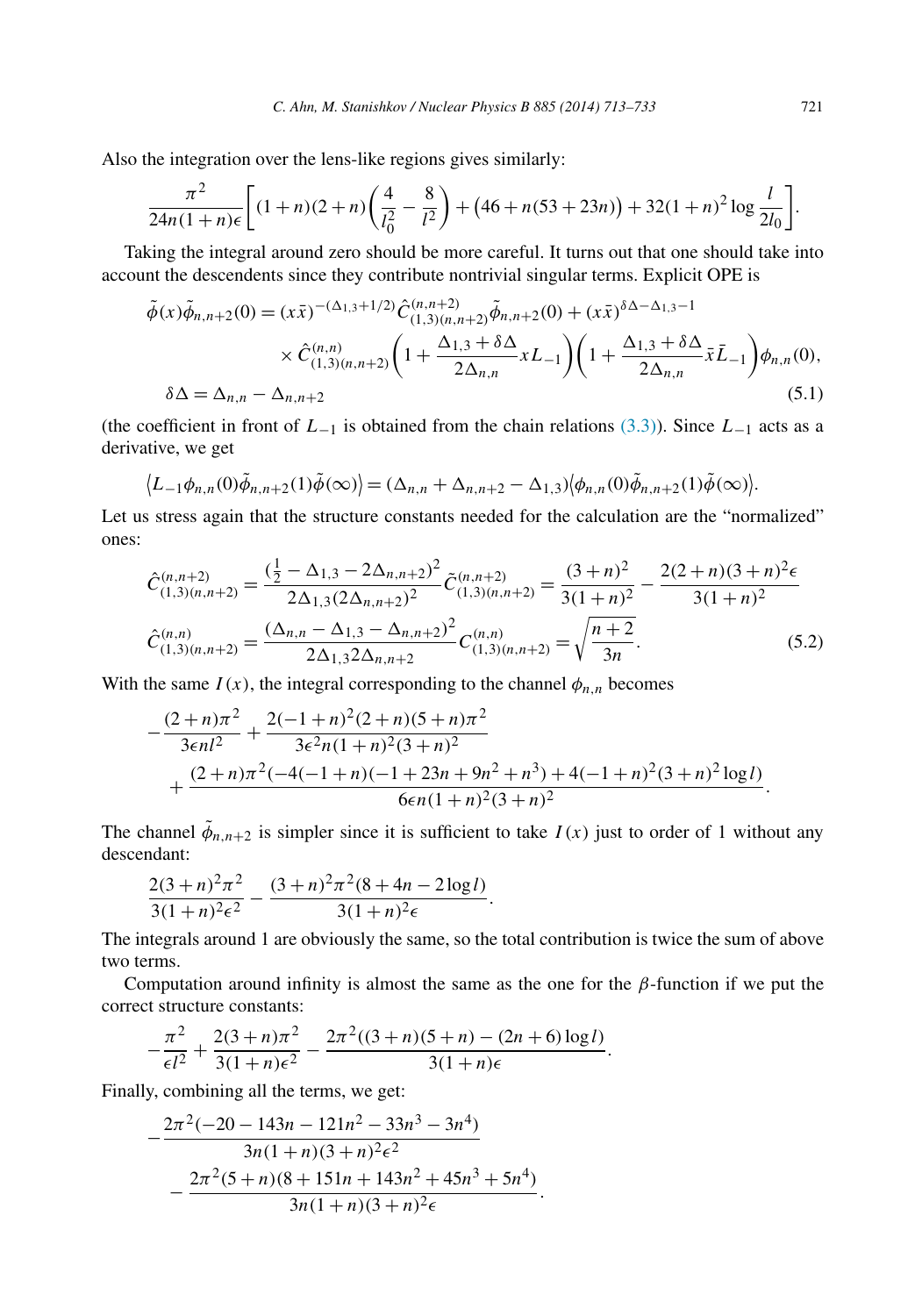Note that the final result is very similar with [\[1\]](#page-20-0) although the various integrals differ explicitly. This will be also the case with the next integrals.

5.2. Function 
$$
\langle \tilde{\phi}_{n,n+2}(1)\tilde{\phi}_{n,n-2}(0)\rangle
$$

The relevant four-point function in this case in the zeroth order of  $\epsilon$  is

$$
\langle \tilde{\phi}(x)\tilde{\phi}(0)\tilde{\phi}_{n,n+2}(1)\tilde{\phi}_{n,n-2}(\infty)\rangle = \frac{1}{3}\sqrt{\frac{(-4+n^2)}{n^2}\left|\frac{1}{(1-x)^2}\left(1-x+x^2\right)\right|^2}.
$$

 $\phi_{1,5}$  is only channel appearing here. Transforming  $x \to \frac{1}{x}$  and using [\(4.2\),](#page-6-0) one obtains

$$
\left\langle \tilde{\phi}(x)\tilde{\phi}_{n,n+2}(1)\tilde{\phi}_{n,n-2}(0)\tilde{\phi}(\infty) \right\rangle = \frac{1}{3} \sqrt{\frac{(-4+n^2)}{n^2} \left| \frac{1}{x^2(1-x)^2} \left(1-x+x^2\right) \right|^2}
$$

which can be inserted into  $(2.1)$  (note that this is different from [\[1\]\)](#page-20-0). For the integral over the safe region we need  $I(x)$  which can be extracted from  $(2.2)$ :

$$
I(x) = -\frac{4\pi}{(n^2 - 4)\epsilon}.
$$

Then, the integral becomes

$$
\int_{\Omega_{l,l_0}} I(x) \langle \tilde{\phi}(x) \tilde{\phi}_{n,n+2}(1) \tilde{\phi}_{n,n-2}(0) \tilde{\phi}(\infty) \rangle d^2 x
$$
  
= 
$$
-\frac{4\pi^2}{3\epsilon n \sqrt{-4 + n^2 l^2}} - \frac{2\pi^2}{3\epsilon n \sqrt{-4 + n^2 l_0^2}} + \frac{\pi^2 (9 + 16 \log (2l l_0))}{6\epsilon n \sqrt{-4 + n^2}}.
$$

Expanding around 1 and taking the integrals in the lens-like regions gives

$$
-\frac{\pi^2(23-\frac{8}{l^2}+\frac{4}{l_0^2}+16\log\frac{l}{2l_0})}{6en\sqrt{-4+n^2}},
$$

which should be subtracted.

The integral around the point 0 is very similar to that in the previous section. The only difference is that we take  $\Delta_{n,n-2}$  instead of  $\Delta_{n,n+2}$  in [\(5.1\).](#page-8-0) Also, in the computation of the appropriate approximation of  $I(x)$  we have to expand the hypergeometric functions for the channel  $\phi_{n,n}$  up to order *x*. The computation for the channel  $\tilde{\phi}_{n,n-2}$  is the same as above. Finally, we need the structure constant:

$$
\hat{C}_{(1,3)(n,n-2)}^{(n,n)} = \frac{(\Delta_{n,n} - \Delta_{1,3} - \Delta_{n,n-2})^2}{2\Delta_{1,3}2\Delta_{n,n-2}} C_{(1,3)(n,n-2)}^{(n,n)} = \sqrt{\frac{n-2}{3n}}.
$$

At the end we get:

$$
\int_{D_{l,0}\setminus D_{l_0,0}} I(x) \langle \tilde{\phi}(x)\tilde{\phi}_{n,n+2}(1)\tilde{\phi}_{n,n-2}(0)\tilde{\phi}(\infty) \rangle d^2x
$$
  
= 
$$
\frac{4\pi^2}{3\epsilon^2 n(-9+n^2)\sqrt{-4+n^2}} \Bigg[ 10 + \epsilon \frac{(-9+n^2)}{l^2} - 2\epsilon (1+n^2) - 2\epsilon (-9+n^2) \log l \Bigg].
$$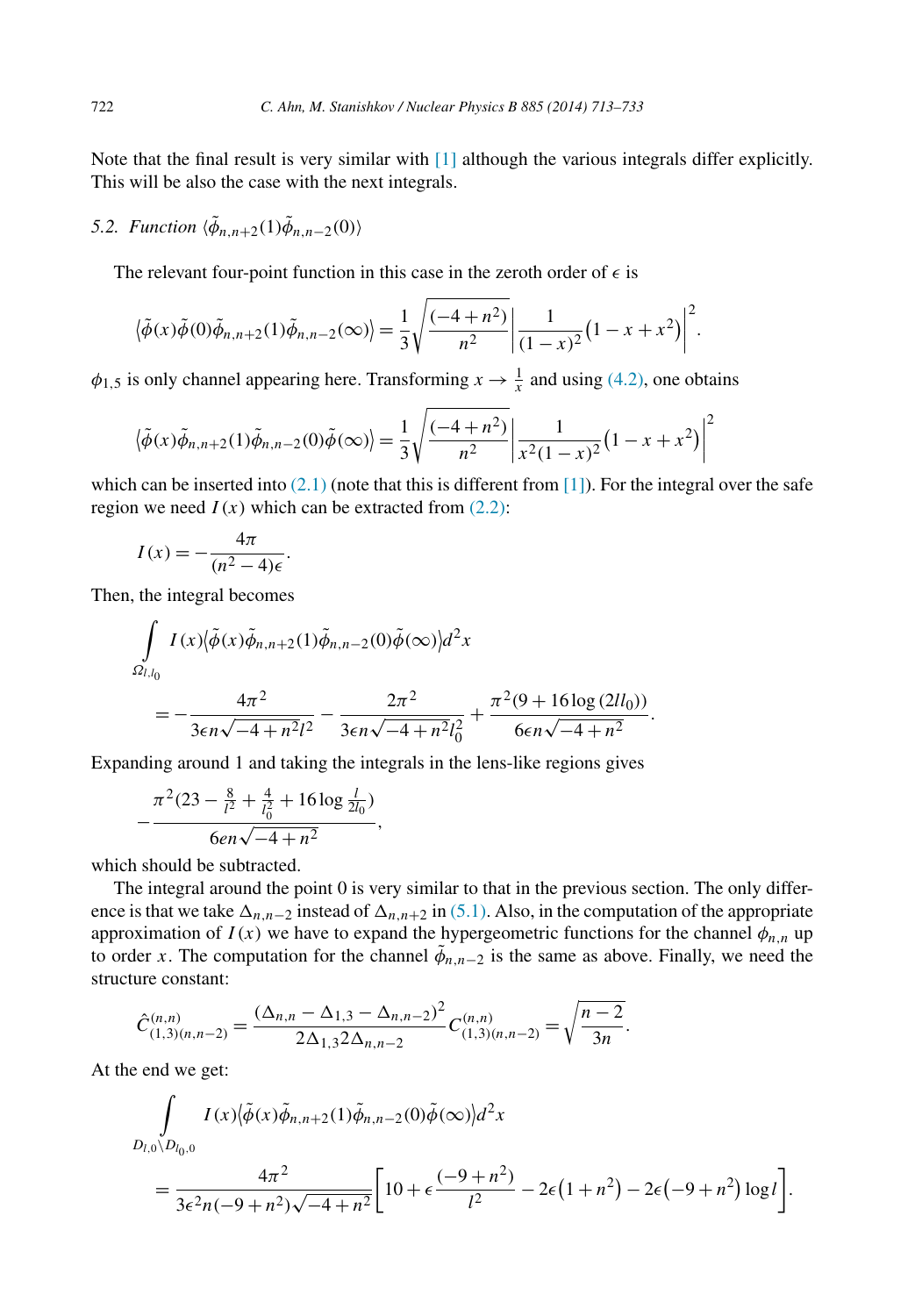In principle one should compute also the integral around 1. Just as  $[1]$ , it turns out to be the same as that around 0. So it is enough to take the above result twice. Also, the integral around  $\infty$  is not singular here and can be neglected. Collecting the integrals computed above gives

$$
\frac{80(1-2\epsilon)\pi^2}{3\epsilon^2n(-9+n^2)\sqrt{-4+n^2}}.
$$

Again, the finite result is similar to that of [\[1\]](#page-20-0) even though individual integrals are different.

5.3. *Function*  $\langle \phi_{n,n}(1)\tilde{\phi}_{n,n+2}(0)\rangle$ 

The integration over the safe region is

$$
\int_{\Omega_{l,l_0}} I(x) \langle \tilde{\phi}(x)\phi_{n,n}(1)\tilde{\phi}_{n,n+2}(0)\tilde{\phi}(\infty)\rangle d^2x
$$
  
= 
$$
\frac{8\epsilon\pi^2}{3(5+n)}\sqrt{\frac{2+n}{n}}[(-5+3n)\log l + (1+n)\log 2l_0]
$$

where the integrand is given by

$$
\left\langle \tilde{\phi}(x)\phi_{n,n}(1)\tilde{\phi}_{n,n+2}(0)\tilde{\phi}(\infty)\right\rangle = \frac{2}{3}\sqrt{\frac{n+2}{n}}|x|^{-2},
$$

with  $I(x)$  given above. The integration over the lens-like region is similarly given by

$$
-\frac{8\epsilon(1+n)\pi^2}{3(5+n)}\sqrt{\frac{2+n}{n}}\log\frac{l}{2l_0}.
$$

The OPE needed for computation around 0 was written above  $(5.1)$ . One has to arrange the corresponding dimensions and structure constants from  $(5.2)$ . So the contribution from the region near 0 is:

$$
\int_{D_{l,0}\setminus D_{l_0,0}} I(x)\langle \tilde{\phi}(x)\phi_{n,n}(1)\tilde{\phi}_{n,n+2}(0)\tilde{\phi}(\infty)\rangle d^2x
$$
  
= 
$$
-\frac{4(-1+n)\sqrt{\frac{2+n}{n}}\pi^2}{3(3+n)(5+n)}\Big[1+(n+(n+3)\log l)\epsilon\Big]
$$
  

$$
-\frac{2(n+3)\pi^2\sqrt{\frac{2+n}{n}}}{3(5+n)}(1+3\epsilon+2\epsilon\log l).
$$

Surprisingly the computation around the point 1 again gives a result identical to that around 0. So we have to add again twice the above contribution.

To compute the contribution from the region near  $\infty$ , we perform again the  $x \to 1/x$  map [\(4.2\).](#page-6-0) The necessary structure constants are already written above and we take the appropriate (up to  $\epsilon^2$ ) approximation for *I(x)*. The result is:

$$
\int_{D_{l,\infty}D_{l_0,\infty}} I(x)\langle \tilde{\phi}(x)\phi_{n,n}(1)\tilde{\phi}_{n,n+2}(0)\tilde{\phi}(\infty)\rangle d^2
$$
  
= 
$$
-\frac{8(-3+n)\pi^2}{3(n+5)}\sqrt{\frac{n+2}{n}}\left(1+(2+n+2\log l)\epsilon\right).
$$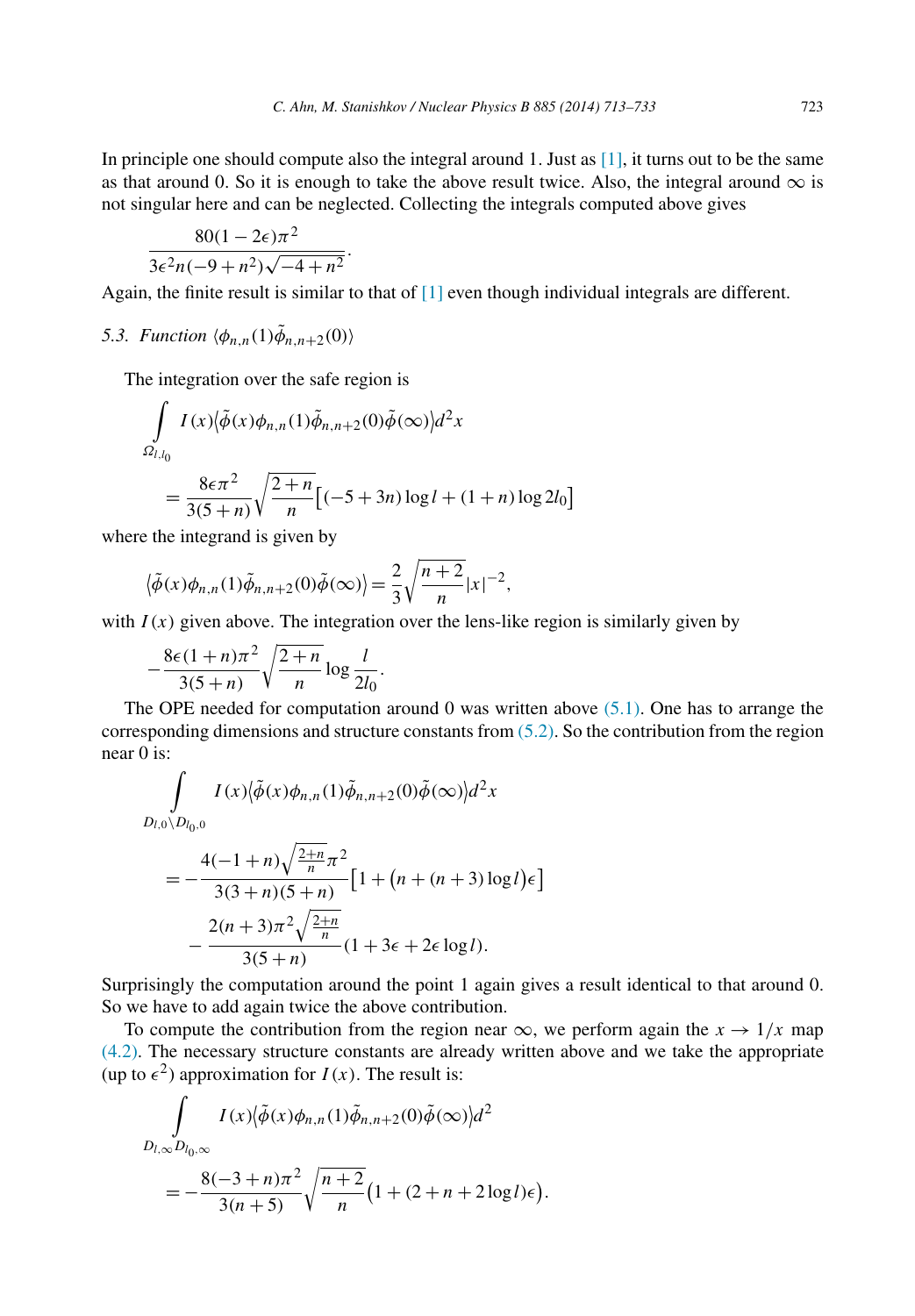Combining all the terms, we get

$$
-\frac{4(-1+n)\pi^2}{3(3+n)(5+n)}\sqrt{\frac{n+2}{n}}\Big[11+3n+\epsilon(1+n)(9+2n)\Big].
$$

# *5.4. Function*  $\langle \phi_{n,n}(1) \phi_{n,n}(0) \rangle$

Finally we need the function  $\langle \tilde{\phi}(x) \phi_{n,n}(1) \phi_{n,n}(0) \tilde{\phi}(\infty) \rangle$ . This function happens to coincide exactly with the one reported in [\[1\].](#page-20-0) Therefore almost all integrals are the same. The only exception is the integral around  $\infty$  due to a different structure constant:

$$
\hat{C}_{(1,3)(n,n)}^{(n,n)} \hat{C}_{(1,3)(1,3)}^{(1,3)} = \frac{(-1+n^2)\epsilon^2}{6n} (1-2\epsilon).
$$

With this, our final result is

$$
\frac{(-1+n^2)\pi^2}{6}(1+\epsilon)
$$

which is slightly different from [\[1\].](#page-20-0)

Since the dimension of the first component  $\phi_{n,n}$  is close to zero, it doesn't mix with other fields. Therefore, we need to compute only its anomalous dimension. Taking into account also the first order contribution, the final result for the two-point function is:

$$
G_n(x, \lambda) = \langle \phi_{n,n}(x) \phi_{n,n}(0) \rangle
$$
  
=  $(x\bar{x})^{-2\Delta_{n,n}} \left[ 1 - \lambda \left( \frac{\sqrt{3}\pi}{6} (-1 + n^2) \epsilon (1 + 3\epsilon) \right) (x\bar{x})^{\epsilon} + \frac{\lambda^2}{2} \left( \frac{\pi^2}{6} (1 + \epsilon) (-1 + n^2) \right) (x\bar{x})^{2\epsilon} + ... \right].$ 

Computation of the anomalous dimension goes in exactly the same way as for the perturbing field:

$$
\Delta_{n,n}^g = \Delta_{n,n} - \frac{\epsilon \lambda}{2} \partial_{\lambda} G_n(1,\lambda)
$$
  
=  $\Delta_{n,n} + \frac{\sqrt{3} \pi g}{12} \epsilon^2 (1+3\epsilon)(-1+n^2) - \frac{\pi^2 g^2}{12} \epsilon^2 (-1+n^2),$ 

where we again kept the appropriate terms of order  $\epsilon \sim g$ . Then, at the fixed point [\(4.5\),](#page-7-0) this becomes

$$
\Delta_{n,n}^{g^*} = \frac{(-1+n^2)(\epsilon^2 + 3\epsilon^3 + 7\epsilon^4 + ...)}{8}
$$

which coincides with the dimension of the first component of the superfield  $\Phi_{n,n}^{(p-2)}$  of the model *SMp*<sup>−</sup>2.

## *5.5. Matrix of anomalous dimensions*

Let us describe briefly the renormalization scheme of  $[1]$ . It is a variation of that originally proposed by Zamolodchikov [\[4\].](#page-20-0) The renormalized fields are expressed through the bare ones by: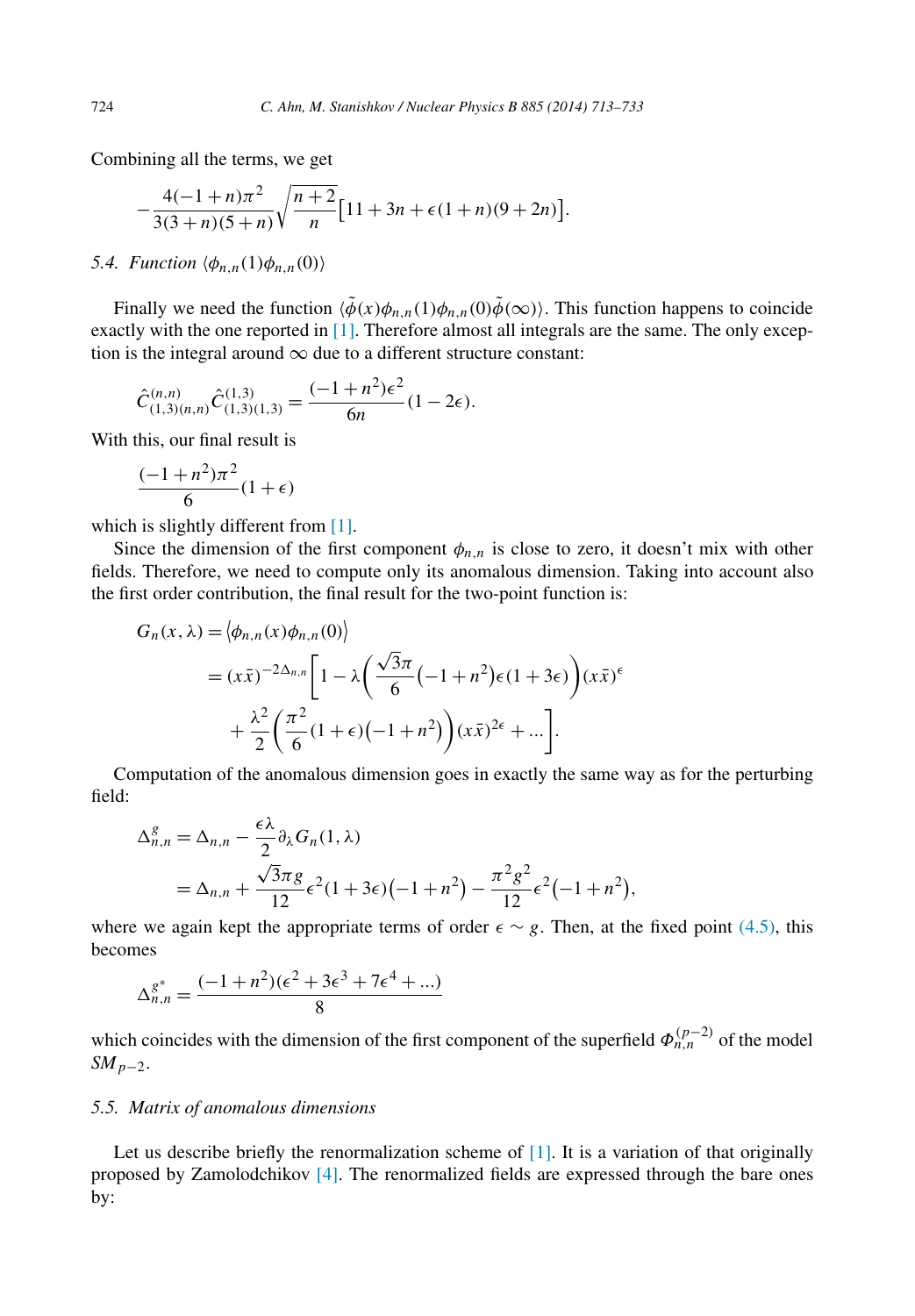<span id="page-12-0"></span>
$$
\phi_\alpha^g=B_{\alpha\beta}(\lambda)\phi_\beta
$$

(here *φ* could be the first or last component). The two-point functions of the renormalized fields

$$
G_{\alpha\beta}^{g}(x) = \langle \phi_{\alpha}^{g}(x)\phi_{\beta}^{g}(0) \rangle, \qquad G_{\alpha\beta}^{g}(1) = \delta_{\alpha\beta}, \qquad (5.3)
$$

satisfy the equation

$$
(x\partial_x - \beta(g)\partial_g)G^g_{\alpha\beta} + \sum_{\rho=1}^2 (T_{\alpha\rho}G^g_{\rho\beta} + T_{\beta\rho}G^g_{\alpha\rho}) = 0
$$

where the matrix of anomalous dimensions *Γ* is given by

$$
\Gamma = B\hat{\Delta}B^{-1} - \epsilon\lambda B\partial_{\lambda}B^{-1} \tag{5.4}
$$

where  $\hat{\Delta} = diag(\Delta_1, \Delta_2)$  is a diagonal matrix of the bare dimensions. The matrix *B* itself is computed from the matrix of the bare two-point functions we computed using the normalization condition (5.3) and requiring the matrix  $\Gamma$  to be symmetric. Exact formulas can be found in [\[1\],](#page-20-0) here we present our results for the supersymmetric case.

We computed above some of the entries of the  $3 \times 3$  matrix of two-point functions in the second order. This matrix is obviously symmetric. It turns out also that the remaining functions  $\langle \phi_{n,n-2}(1) \phi_{n,n-2}(0) \rangle$  and  $\langle \phi_{n,n}(1) \phi_{n,n-2}(0) \rangle$  can be obtained from the computed ones  $\langle \phi_{n,n+2}(1)\phi_{n,n+2}(0)\rangle$  and  $\langle \phi_{n,n}(1)\phi_{n,n+2}(0)\rangle$  by just taking  $n \to -n$ . Let us denote for convenience the basis of fields:

$$
\phi_1 = \tilde{\phi}_{n,n+2}, \qquad \phi_2 = \left(2\Delta_{n,n}(2\Delta_{n,n}+1)\right)^{-1} \partial \bar{\partial} \phi_{n,n}, \qquad \phi_3 = \tilde{\phi}_{n,n-2},
$$

where we normalized the field  $\phi_2$  so that its bare two-point function is 1. It is straightforward to modify the functions involving  $\phi_2$  taking into account the derivatives and the normalization.

We can write the matrix of the two-point functions up to the second order in the perturbation expansion as:

$$
G_{\alpha,\beta}(x,\lambda) = \langle \phi_{\alpha}(x)\phi_{\beta}(0) \rangle = (x\bar{x})^{-\Delta_{\alpha}-\Delta_{\beta}} \bigg[ \delta_{\alpha,\beta} - \lambda C_{\alpha,\beta}^{(1)}(x\bar{x})^{\epsilon} + \frac{\lambda^2}{2} C_{\alpha,\beta}^{(2)}(x\bar{x})^{2\epsilon} + \dots \bigg].
$$

The two-point functions in the first order are proportional to the structure constants  $[4]$ :

$$
C_{\alpha,\beta}^{(1)} = \hat{C}_{(1,3)(\alpha)(\beta)} \frac{\pi \gamma (\epsilon + \Delta_{\alpha} - \Delta_{\beta}) \gamma (\epsilon - \Delta_{\alpha} + \Delta_{\beta})}{\gamma (2\epsilon)},
$$
\n(5.5)

which is symmetric. Collecting all the dimensions and structure constants, we get

$$
C_{1,1}^{(1)} = -\frac{2(3+n)(-1+2\epsilon+\epsilon n)\pi}{\sqrt{3}\epsilon(1+n)}, \qquad C_{1,2}^{(1)} = \frac{8(-1+\epsilon)\sqrt{\frac{2+n}{n}\pi}}{\sqrt{3}\epsilon(1+n)(3+n)}, \qquad C_{1,3}^{(1)} = 0,
$$
  

$$
C_{2,2}^{(1)} = \frac{8\pi}{\sqrt{3}(-1+n^2)\epsilon} - \frac{4(1+n^2)\pi}{\sqrt{3}(-1+n^2)}, \qquad C_{2,3}^{(1)} = \frac{8(-1+\epsilon)\sqrt{\frac{-2+n}{n}\pi}}{\sqrt{3}\epsilon(-3+n)(-1+n)},
$$
  

$$
C_{3,3}^{(1)} = \frac{-2(-3+n)(-1+2\epsilon-\epsilon n)\pi}{\sqrt{3}\epsilon(-1+n)}
$$

for the first order, and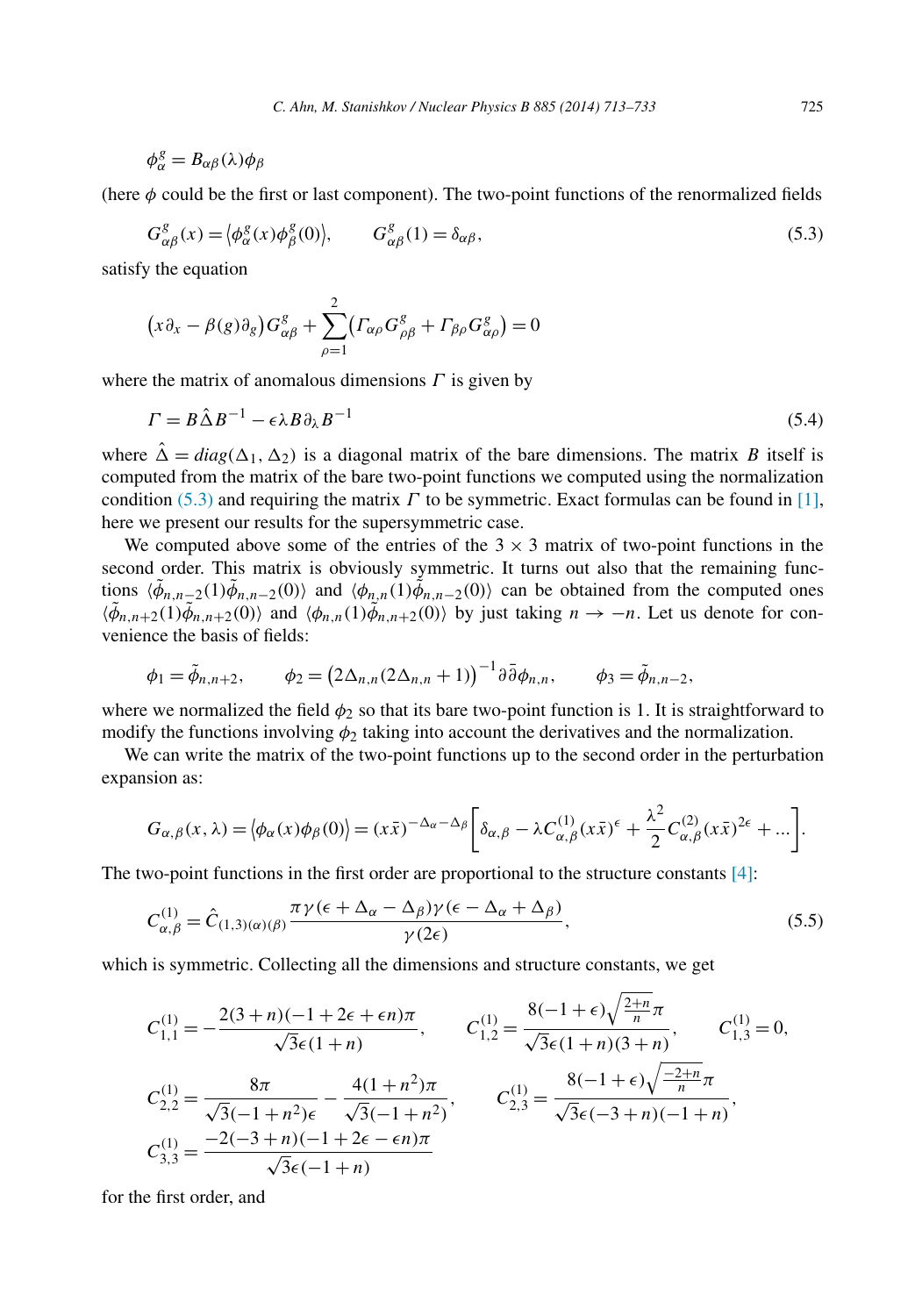$$
C_{1,1}^{(2)} = -\frac{2(-20 - 143n - 121n^2 - 33n^3 - 3n^4)\pi^2}{3n(1 + n)(3 + n)^2\epsilon^2}
$$
  
\n
$$
-\frac{2(5 + n)(8 + 151n + 143n^2 + 45n^3 + 5n^4)\pi^2}{3n(1 + n)(3 + n)^2\epsilon}
$$
  
\n
$$
C_{1,2}^{(2)} = -\frac{16\sqrt{\frac{2+n}{n}}(11 + 3n)\pi^2}{3(1 + n)(3 + n)(5 + n)\epsilon^2} + \frac{16\sqrt{\frac{2+n}{n}}(57 + 18n + n^2)\pi^2}{3(1 + n)(n + 3)(n + 5)\epsilon}
$$
  
\n
$$
C_{1,3}^{(2)} = \frac{80(1 - 2\epsilon)\pi^2}{3\epsilon^2n(-9 + n^2)\sqrt{-4 + n^2}}
$$
  
\n
$$
C_{2,2}^{(2)} = \frac{32\pi^2}{3(-1 + n^2)\epsilon^2} - \frac{8(19 + n^2)\pi^2}{3(-1 + n^2)\epsilon}
$$
  
\n
$$
C_{2,3}^{(2)} = -\frac{16\sqrt{\frac{-2+n}{n}}(-11 + 3n)\pi^2}{3(-1 + n)(-3 + n)(-5 + n)\epsilon^2} - \frac{16\sqrt{\frac{-2+n}{n}}(57 - 18n + n^2)\pi^2}{3(-1 + n)(-3 + n)(-5 + n)\epsilon}
$$
  
\n
$$
C_{3,3}^{(2)} = -\frac{2(-20 + 143n - 121n^2 + 33n^3 - 3n^4)\pi^2}{3n(-1 + n)(-3 + n)^2\epsilon^2}
$$
  
\n
$$
+ \frac{2(-5 + n)(8 - 151n + 143n^2 - 45n^3 + 5n^4)\pi^2}{3n(-1 + n)(-3 + n)^2\epsilon}
$$

for the second order.

Now we can apply the renormalization procedure of [\[1\]](#page-20-0) and obtain the matrix of anomalous dimensions [\(5.4\).](#page-12-0) Bare coupling constant  $\lambda$  is expressed through *g* by [\(4.4\)](#page-7-0) and the bare dimensions, up to order  $\epsilon^2$ . The results are:

$$
F_{1,1} = \Delta_1 - \frac{(3+n)(-1+\epsilon(2+n))\pi g}{\sqrt{3}(1+n)} + \frac{4g^2\pi^2(2+n)}{3(1+n)}
$$
  
\n
$$
F_{1,2} = F_{2,1} = -\frac{(-1+\epsilon)(-1+n)\sqrt{\frac{2+n}{3n}}\pi g}{(1+n)} + \frac{2g^2(-1+n)\sqrt{\frac{2+n}{n}}\pi^2}{3(1+n)}
$$
  
\n
$$
F_{1,3} = F_{3,1} = 0, \qquad F_{2,2} = \Delta_2 - \frac{2\sqrt{3}\pi(-2+\epsilon+\epsilon n^2)g}{3(-1+n^2)} + \frac{2g^2(3+n^2)\pi^2}{3(-1+n^2)}
$$
  
\n
$$
F_{2,3} = F_{3,2} = -\frac{(-1+\epsilon)\sqrt{\frac{-2+n}{3n}}(1+n)\pi g}{(-1+n)}
$$
  
\n
$$
F_{3,3} = \Delta_3 + \frac{(1+\epsilon(-2+n))(-3+n)\pi g}{\sqrt{3}(-1+n)} + \frac{4g^2\pi^2(-2+n)}{3(-1+n)},
$$

where

$$
\Delta_1 = 1 - \frac{n+1}{2}\epsilon + \frac{1}{8}(-1+n^2)\epsilon^2, \qquad \Delta_2 = 1 + \frac{1}{8}(-1+n^2)\epsilon^2,
$$
  

$$
\Delta_3 = 1 + \frac{n-1}{2}\epsilon + \frac{1}{8}(-1+n^2)\epsilon^2.
$$

Evaluating this matrix at the fixed point [\(4.5\),](#page-7-0) we get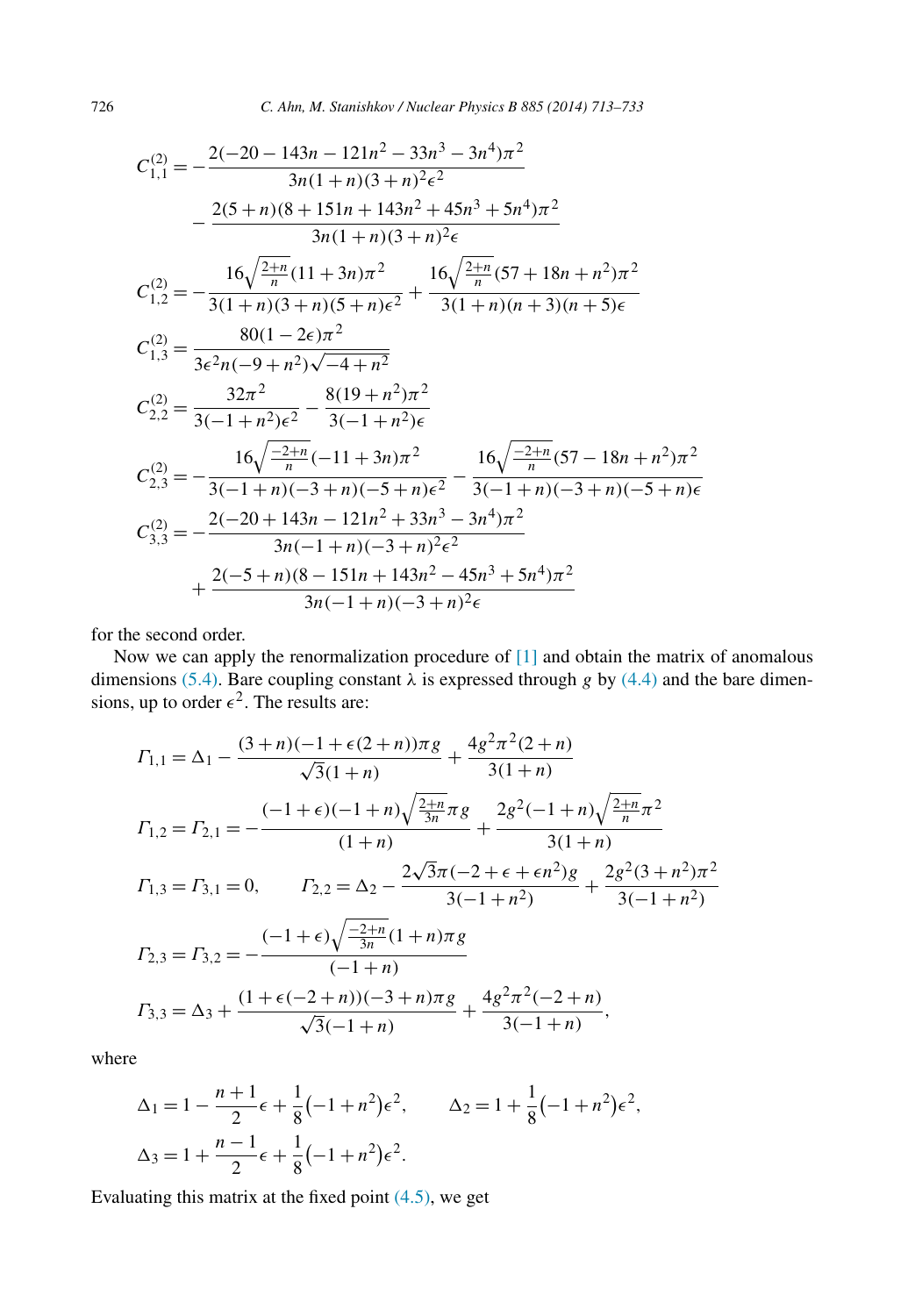$$
r_{1,1}^{g^*} = 1 + \frac{(20 - 4n^2)\epsilon}{8(1+n)} + \frac{(39 - n - 7n^2 + n^3)\epsilon^2}{8(1+n)}
$$
  
\n
$$
r_{1,2}^{g^*} = r_{2,1}^{g^*} = \frac{(-1+n)\sqrt{\frac{2+n}{n}}\epsilon(1+2\epsilon)}{n+1}, \qquad r_{1,3}^{g^*} = r_{3,1}^{g^*} = 0
$$
  
\n
$$
r_{2,2}^{g^*} = 1 + \frac{4\epsilon}{-1+n^2} + \frac{(65 - 2n^2 + n^4)\epsilon^2}{8(-1+n^2)}
$$
  
\n
$$
r_{2,3}^{g^*} = r_{3,2}^{g^*} = \frac{\sqrt{\frac{-2+n}{n}}(1+n)\epsilon(1+2\epsilon)}{n-1}
$$
  
\n
$$
r_{3,3}^{g^*} = 1 + \frac{(-5+n^2)\epsilon}{2(-1+n)} + \frac{(-39 - n + 7n^2 + n^3)\epsilon^2}{8(-1+n)}
$$

whose eigenvalues are (up to order  $\epsilon^2$ ):

$$
\Delta_1^{g^*} = 1 + \frac{1+n}{2}\epsilon + \frac{7+8n+n^2}{8}\epsilon^2, \qquad \Delta_2^{g^*} = 1 + \frac{-1+n^2}{8}\epsilon^2
$$
  

$$
\Delta_3^{g^*} = 1 + \frac{1-n}{2}\epsilon + \frac{7-8n+n^2}{8}\epsilon^2.
$$

This result coincides with dimensions  $\Delta_{n+2,n}^{(p-2)} + 1/2$ ,  $\Delta_{n,n}^{(p-2)} + 1$  and  $\Delta_{n-2,n}^{(p-2)} + 1/2$  of the model *SM*<sub>*p*−2</sub> up to this order. The corresponding normalized eigenvectors should be identified with the fields of  $SM_{p-2}$ :

$$
\tilde{\phi}_{n+2,n}^{(p-2)} = \frac{2}{n(1+n)} \phi_1^{g^*} + \frac{2\sqrt{\frac{2+n}{n}}}{1+n} \phi_2^{g^*} + \frac{\sqrt{-4+n^2}}{n} \phi_3^{g^*}
$$

$$
\phi_2^{(p-2)} = -\frac{2\sqrt{\frac{2+n}{n}}}{1+n} \phi_1^{g^*} - \frac{-5+n^2}{1+n^2} \phi_2^{g^*} + \frac{2\sqrt{\frac{n-2}{n}}}{n-1} \phi_3^{g^*}
$$

$$
\tilde{\phi}_{n-2,n}^{(p-2)} = \frac{\sqrt{-4+n^2}}{n} \phi_1^{g^*} - \frac{2\sqrt{\frac{-2+n}{n}}}{n-1} \phi_2^{g^*} + \frac{2}{n(n-1)} \phi_3^{g^*}.
$$

We used as before the notation  $\tilde{\phi}$  for the last component of the corresponding superfield and:

$$
\phi_2^{(p-2)} = \frac{1}{2\Delta_{n,n}^{p-2}(2\Delta_{n,n}^{p-2}+1)} \partial \bar{\partial} \phi_{n,n}^{(p-2)}
$$

is the normalized derivative of the corresponding first component. We notice that these eigenvectors are finite as  $\epsilon \to 0$  with exactly the same combinations just as in (nonsupersymmetric) minimal models.

As we mentioned in the beginning of this section the corresponding first components of  $\Phi_{n,n+2}$  and the last component of  $\Phi_{n,n}$  will be also mixed along the RG flow in an analogous way. This is thanks to the supersymmetry conserved by a perturbation with the last component of a superfield. So we do not present a separate calculation for them.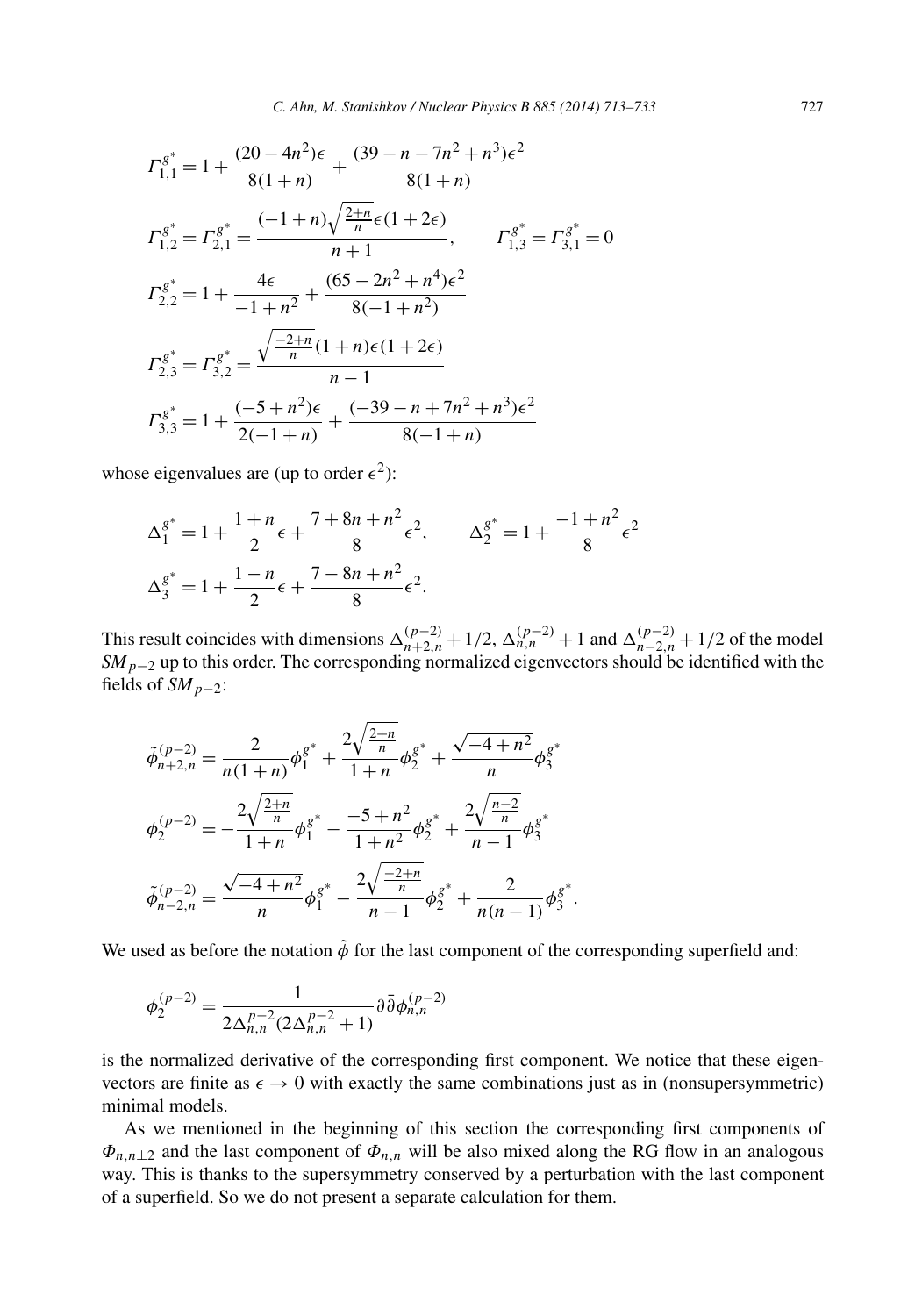### <span id="page-15-0"></span>**6. Mixing of the fields in the Ramond sector**

# *6.1. Conformal blocks in the Ramond sector*

The computation of the conformal blocks in the Ramond sector is more involved. A way of computing them was recently proposed in [\[12\]](#page-20-0) where conformal blocks in the first few levels were shown to coincide with the instanton partition function of certain  $N = 2$  YM theories in four dimensions by a generalized AGT correspondence up to prefactors.

Following [\[12\]](#page-20-0) one can compute NS-R conformal blocks only for a special choice of the points. After that we can get the function necessary for the integration in the second order by using its conformal transformation properties.

The difficulties arise because of the branch cut in the OPE of Ramond fields with the supercurrent:

$$
G(z)R^{\varepsilon}(0) = \frac{\beta R^{-\varepsilon}(0)}{z^{\frac{3}{2}}} + \frac{G_{-1}R^{\varepsilon}(0)}{z^{\frac{1}{2}}}
$$
(6.1)

where  $\beta = \sqrt{\Delta - \frac{\hat{c}}{16}}$ ,  $\varepsilon = \pm 1$ . Therefore one cannot obtain the usual commutation relations. Here the Ramond field  $R^{\varepsilon}$  is doubly degenerate because of the zero mode of *G* in this sector.

The difficulty can be removed in the following way. Consider the OPE between NS and Ramond fields:

$$
\phi_1(x)R_2^{\varepsilon}(0) = x^{\Delta-\Delta_1-\Delta_2} \sum_{N=0}^{\infty} x^N C_N^{\varepsilon} R_\Delta^{\varepsilon}(0),
$$
  

$$
\tilde{\phi}_1(x)R_2^{\varepsilon}(0) = x^{\Delta-\Delta_1-\Delta_2-\frac{1}{2}} \sum_{N=0}^{\infty} x^N \tilde{C}_N^{\varepsilon} R_\Delta^{-\varepsilon}(0).
$$
 (6.2)

Here *N* runs over nonnegative integers as *G*'s have integer valued modes in the Ramond sector. Applying  $G_0$  on both sides of  $(6.2)$  and taking into account  $(6.1)$ , we obtain:

$$
G_0 C_N^{\epsilon} = \tilde{C}_N^{\epsilon} + \beta_2 C_N^{-\epsilon}, \qquad G_0 \tilde{C}_N^{\epsilon} = (\Delta - \Delta_2 + N) C_N^{\epsilon} - \beta_2 \tilde{C}_N^{-\epsilon}.
$$
 (6.3)

From the consistency conditions,  $\tilde{C}_0^{\varepsilon}$  is given by

$$
\tilde{C}_0^\varepsilon = \beta C_0^\varepsilon - \beta_2 C_0^{-\varepsilon}.
$$

Acting with  $G_k$  with  $k > 0$  gives chain relations:

$$
G_k C_N^{\epsilon} = \tilde{C}_{N-k}^{\epsilon}, \qquad G_k \tilde{C}_N^{\epsilon} = (\Delta + 2k\Delta_1 - \Delta_2 + N - k)C_{N-k}^{\epsilon}
$$
(6.4)

and  $L_k$  acts as usual with the appropriate dimensions (see [\[12\]](#page-20-0) for the details).

One has to solve these chain relations order by order or to use the recursion formulae. Then the conformal block for the function  $\langle N(x)R(0)N(1)R(\infty)\rangle$  (N here stays for the first or the last component of a NS field) is obtained in the same way as in the NS case:

$$
F(x, \Delta, \Delta_i) = \sum_{N=0}^{\infty} x^N C_N(\Delta, \Delta_3, \Delta_4) S_N^{-1} C_N(\Delta, \Delta_1, \Delta_2)
$$

where  $C_N$  could be actually  $C_N$  or  $\tilde{C}_N$  depending on the function in consideration. Finally the correlation function is constructed as: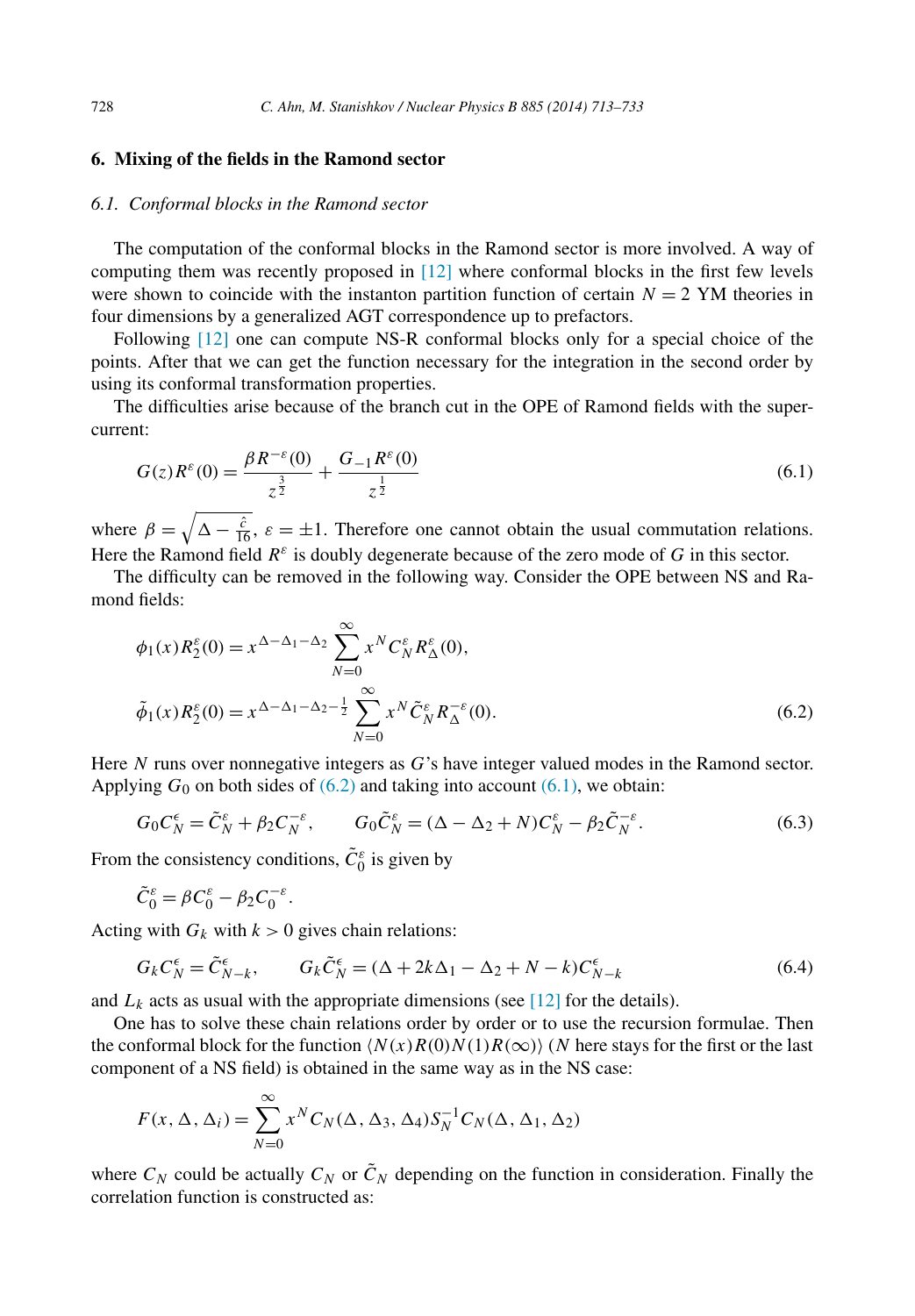<span id="page-16-0"></span>
$$
\langle N(x)R(0)N(1)R(\infty)\rangle = \sum_{n} C_n |F_n(x)|^2,
$$

where  $C_n$ 's are the structure constants and the range of  $n$  is dictated by the fusion rules. The function that enters into the integral is then obtained by the conformal transformation.

As already mentioned, the conformal block in general is very complicated. Fortunately, it is sufficient to compute the finite term as  $\epsilon \to 0$ . We did the computation for the functions below up to high order and then check the behavior near the singular points. It turns out also that the two-point function do not depend on which of the fields  $R^{\varepsilon}$  are involved. So we drop the subscript *ε* from our notations in what follows.

# 6.2. *Function*  $(R_{n,n+1}(1)R_{n,n+1}(0))$

Our calculation for the corresponding second order gives:

$$
\langle \tilde{\phi}(x) R_{n,n+1}(0) R_{n,n+1}(\infty) \tilde{\phi}(1) \rangle
$$
  
=  $\frac{n^2 - 1}{12n^2} \left| \frac{1}{x(1-x)^2} \left( 1 + \frac{n}{n+1} x - \frac{1}{n+1} x^2 \right) \right|^2$   
+  $\frac{(2+n)^2}{48n^2} \left| \frac{1}{x(1-x)^2} \left( 1 + \frac{2n}{n+2} x + \frac{n-2}{n+2} x^2 \right) \right|^2 + \frac{n+3}{12(n+1)} \left| \frac{1}{(1-x)^2} (1+x) \right|^2$ .

To obtain the function that enters the integral, we use the conformal transformation properties. One can easily get:

$$
\langle \tilde{\phi}(x)R_{n,n+1}(0)R_{n,n+1}(1)\tilde{\phi}(\infty) \rangle
$$
  
=  $(x\bar{x})^{-2\Delta_{1,3}-1} \Biggl\langle \tilde{\phi}\left(\frac{x-1}{x}\right)R_{n,n+1}(0)R_{n,n+1}(\infty)\tilde{\phi}(1)\Biggr\rangle$   
=  $\frac{n^2-1}{12n^2} \Biggl|\frac{(2x-1)(nx+1)}{(n+1)x(x-1)}\Biggr|^2 + \frac{(2+n)^2}{48n^2} \Biggl|\frac{(2x-1)(n(2x-1)+2)}{(n+2)x(x-1)}\Biggr|^2$   
+  $\frac{n+3}{12(n+1)} \Biggl|\frac{2x-1}{x}\Biggr|^2$ . (6.5)

We first integrate over the safe region, where  $I(x) \sim \pi/\epsilon$ . The result is:

$$
\int_{\Omega_{l,l_0}} I(x) \langle \tilde{\phi}(x) R_{n,n+1}(0) R_{n,n+1}(1) \tilde{\phi}(\infty) \rangle
$$
  
=  $\frac{\pi^2}{\epsilon l^2} - \frac{\pi^2 (20 + 13n) \log l}{24\epsilon n} - \frac{\pi^2 (4 + 5n) \log 2l_0}{24\epsilon n} - \frac{\pi^2}{2\epsilon}.$ 

From this we have to subtract the lens-like region integral:

$$
\frac{\pi^2(5n+4)}{24n\epsilon}(\log l - \log 2l_0).
$$

Next we proceed with the calculation of the integrals near the singular points. Near 0 (and near 1 which gives the exactly same result) we use the OPE: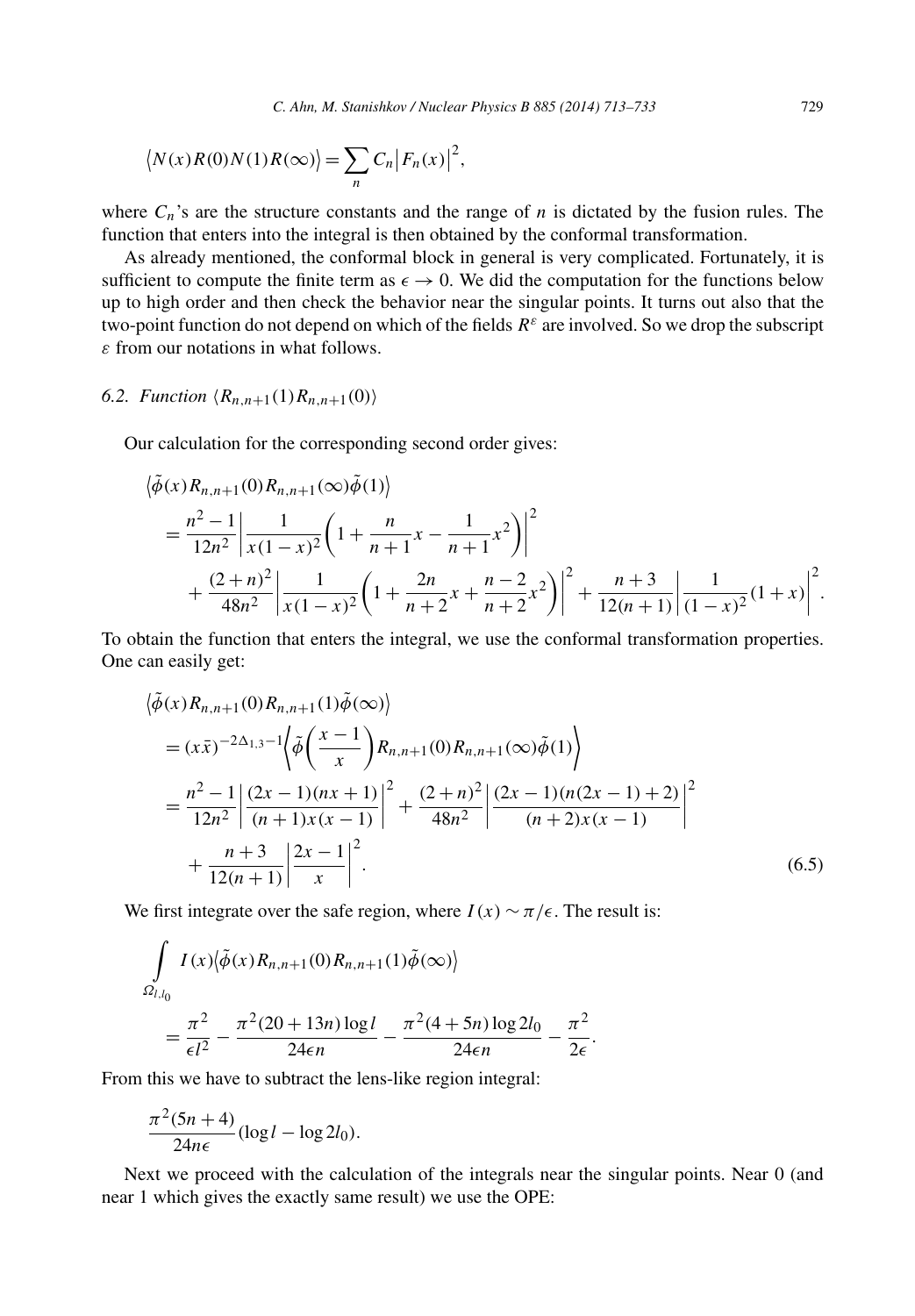<span id="page-17-0"></span>
$$
\tilde{\phi}(0)R_{n,n+1}(0) = (x\bar{x})^{-\Delta_{1,3}-1/2}\tilde{C}_{(1,3)(n,n+1)}^{(n,n+1)}R_{n,n+1}(0) \n+ (x\bar{x})^{\Delta_{n,n-1}-\Delta_{n,n+1}-\Delta_{1,3}-1/2}\tilde{C}_{(1,3)(n,n+1)}^{(n,n-1)}R_{n,n-1}(0) \n+ (x\bar{x})^{\Delta_{n,n+3}-\Delta_{n,n+1}-\Delta_{1,3}-1/2}\tilde{C}_{(1,3)(n,n+1)}^{(n,n+3)}R_{n,n+3}(0).
$$
\n(6.6)

We can approximate here  $I(x) \sim \pi/\epsilon - \pi \log |x|^2$ , the necessary structure constants read:

$$
\left(\tilde{C}_{(1,3)(n,n+1)}^{(n,n+1)}\right)^2 = \frac{-(2+n)^2(-1+\epsilon(-2+4n))}{48n^2}
$$

$$
\left(\tilde{C}_{(1,3)(n,n+1)}^{(n,n-1)}\right)^2 = \frac{(1+2\epsilon)(-1+n^2)}{12n^2}.
$$
\n(6.7)

We remind again that all the structure constants involving the field  $\tilde{\phi}$  should be divided by 2 $\Delta_{1,3}$ and we keep in what follows the same notation  $\tilde{C}$ .

Then, the result of the integration is:

$$
\int_{D_{l,0}\setminus D_{l_0,0}} I(x)\langle \tilde{\phi}(x)R_{n,n+1}(0)R_{n,n+1}(1)\tilde{\phi}(\infty)\rangle
$$
\n
$$
= \frac{\pi^2(28+40n+12n^2+n^3)}{24\epsilon^2n(2+n)^2} - \frac{\pi^2(4+24n+36n^2+15n^3+2n^4)}{12\epsilon n(2+n)^2} + \frac{\pi^2(4+5n)\log l}{24\epsilon n}.
$$

Around  $\infty$ , we make the transformation  $x \to 1/x$  and then  $x \to 0$  as usual. The structure constant is:

$$
\hat{C}_{(1,3)(1,3)}^{(1,3)}\tilde{C}_{(1,3)(n,n+1)}^{(n,n+1)} = \frac{(2+n)(1-2\epsilon-2\epsilon n)}{6n}
$$

and we found:

$$
\int_{D_{l,\infty}D_{l_0,\infty}} I(x)\langle \tilde{\phi}(x)R_{n,n+1}(0)R_{n,n+1}(1)\tilde{\phi}(\infty)\rangle
$$
  
= 
$$
-\frac{\pi^2}{l^2\epsilon} + \frac{(2+n)\pi^2}{6n\epsilon^2} - \frac{(2+n)\pi^2(1+n-\log l)}{3n\epsilon}
$$

Collecting all the terms, we obtain:

$$
\frac{\pi^2[44+64n+24n^2+3n^3-8\epsilon(1+n)(5+14n+7n^2+n^3)]}{12\epsilon^2n(2+n)^2}.
$$

*6.3. Function*  $\langle R_{n,n-1}(1)R_{n,n+1}(0) \rangle$ 

The calculation of the four-point function with the perturbing fields can be done in the same way:

$$
\langle \tilde{\phi}(x) R_{n,n+1}(0) \tilde{\phi}(1) R_{n,n-1}(\infty) \rangle = \frac{\sqrt{n^2 - 1}}{12n} \left| \frac{1}{x(1-x)} (1+x) \right|^2.
$$

Performing the same transformation as in  $(6.5)$ , the integrand becomes: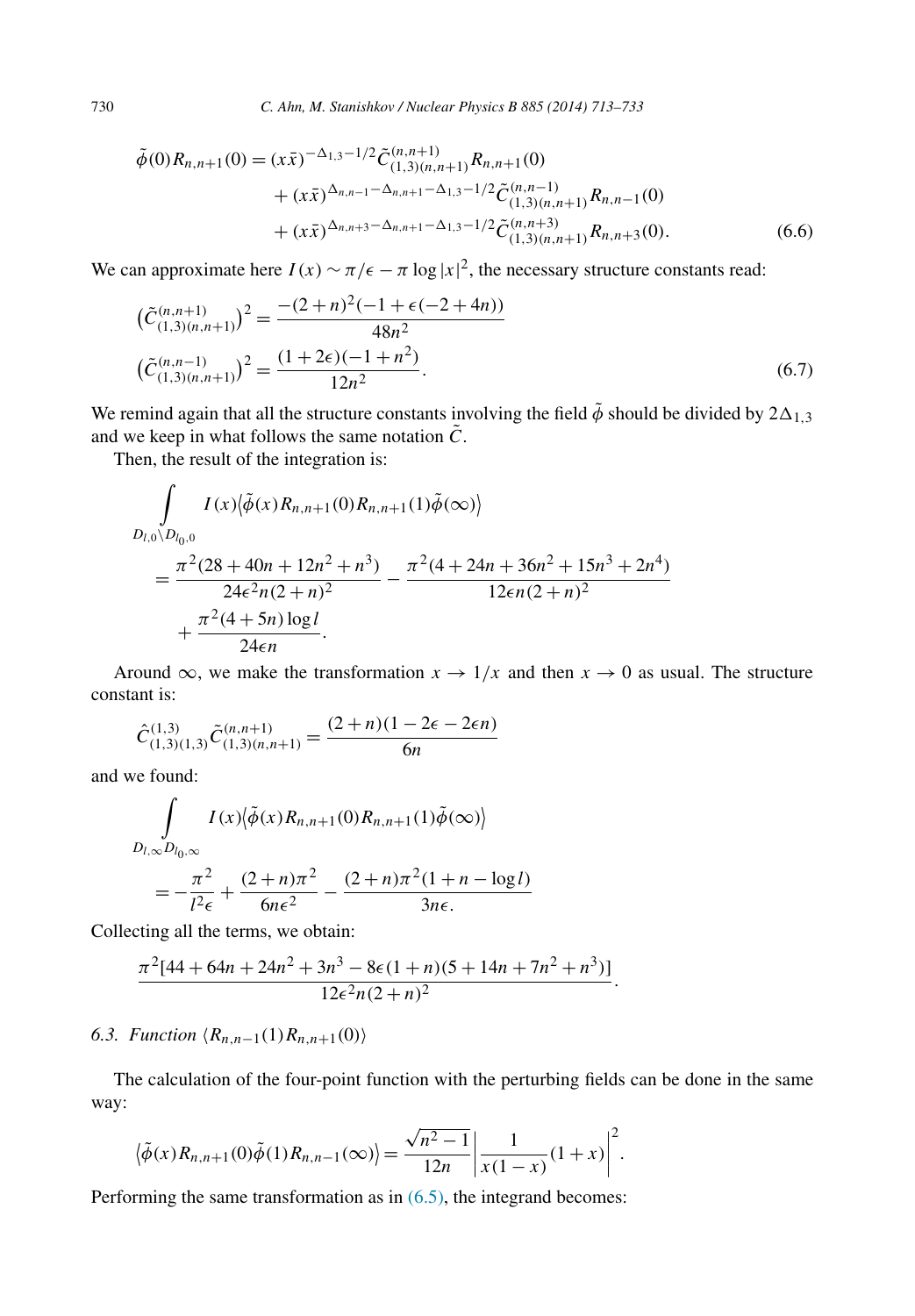$$
\langle \tilde{\phi}(x) R_{n,n+1}(0) R_{n,n-1}(1) \tilde{\phi}(\infty) \rangle = \frac{\sqrt{n^2 - 1}}{12n} \left| \frac{2x - 1}{x(1 - x)} \right|^2.
$$

This function is almost the same as in the nonsupersymmetric case but we should calculate again because the various structure constants and dimensions of the fields are different. The integration over the safe region and lens-like regions are exactly the same and the results are, respectively,

$$
\frac{8\sqrt{n^2-1}\pi^2(5\log l+\log 2l_0)}{3n\epsilon(n^2-16)}, \qquad -\frac{8\sqrt{n^2-1}\pi^2(\log l-\log 2l_0)}{3n\epsilon(n^2-16)}.
$$

For the calculation around 0 we use the same OPE that appeared in the previous Section [6.2](#page-16-0) (without the last line because of the fusion rules). In addition to the structure constants presented above, we need also:

$$
\tilde{C}_{(1,3)(n,n-1)}^{(n,n-1)} = \frac{n-2}{4\sqrt{3}n} \left[ 1 + (2n+1)\epsilon \right].
$$

The result is:

$$
\int_{D_{l,0}\setminus D_{l_0,0}} I(x)\langle \tilde{\phi}(x)R_{n,n+1}(0)R_{n,n-1}(1)\tilde{\phi}(\infty)\rangle
$$
  
= 
$$
-\frac{2\sqrt{n^2-1}\pi^2[-28+n^2+2\epsilon(4+5n^2)+4\epsilon(n^2-4)\log l]}{3n\epsilon^2(64-20n^2+n^4)}.
$$

The integral around 1 gives in the same result as around 0. The integral around  $\infty$  with the structure constants  $(6.7)$  gives:

$$
\int_{D_{l,\infty}\setminus D_{l_0,\infty}} I(x) \langle \tilde{\phi}(x) R_{n,n+1}(0) R_{n,n-1}(1) \tilde{\phi}(\infty) \rangle = \frac{16\sqrt{n^2 - 1}\pi^2(-1 + 2\epsilon - 2\epsilon \log l)}{3n\epsilon^2(n^2 - 16)}.
$$

We collect now all the terms and obtain the final result in the second order:

$$
\frac{4\pi^2\sqrt{n^2-1}(44-5n^2-2\epsilon(20+n^2))}{3\epsilon^2n(n^2-16)(n^2-4)}.
$$

#### *6.4. Matrix of anomalous dimensions*

The functions we computed above are enough for our computation since the other two functions  $\langle R_{n,n-1}(1)R_{n,n-1}(0) \rangle$  and  $\langle R_{n,n+1}(1)R_{n,n-1}(0) \rangle$  can be obtained from  $\langle R_{n,n+1}(1)R_{n,n+1}(0) \rangle$  and  $\langle R_{n,n-1}(1)R_{n,n+1}(0) \rangle$  by just changing  $n \to -n$  as in the case of NS fields. Let us introduce again a basis:  $R_1 = R_{n,n+1}$ ,  $R_2 = R_{n,n-1}$ . From the general formula [\(5.5\)](#page-12-0) and the bare dimensions of the fields

$$
\Delta_1 = \frac{3}{16} - \left(\frac{n}{4} + \frac{1}{8}\right)\epsilon + \frac{1}{8}(n^2 - 1)\epsilon^2, \qquad \Delta_2 = \frac{3}{16} + \left(\frac{n}{4} - \frac{1}{8}\right)\epsilon + \frac{1}{8}(n^2 - 1)\epsilon^2,
$$

we get for the  $2 \times 2$  matrix of two-point functions in the first order:

$$
C_{1,1}^{(1)} = \frac{(2+n)\pi}{2\sqrt{3}n\epsilon} - \frac{(2+n)(-1+2n)\pi}{2\sqrt{3}n}, \qquad C_{1,2}^{(1)} = C_{2,1}^{(1)} = -\frac{4\sqrt{n^2-1}\pi(1+\epsilon)}{\sqrt{3}n(n^2-4)\epsilon},
$$
  

$$
C_{2,2}^{(1)} = \frac{(n-2)\pi}{2\sqrt{3}n\epsilon} + \frac{(n-2)(2n+1)\pi}{2\sqrt{3}n},
$$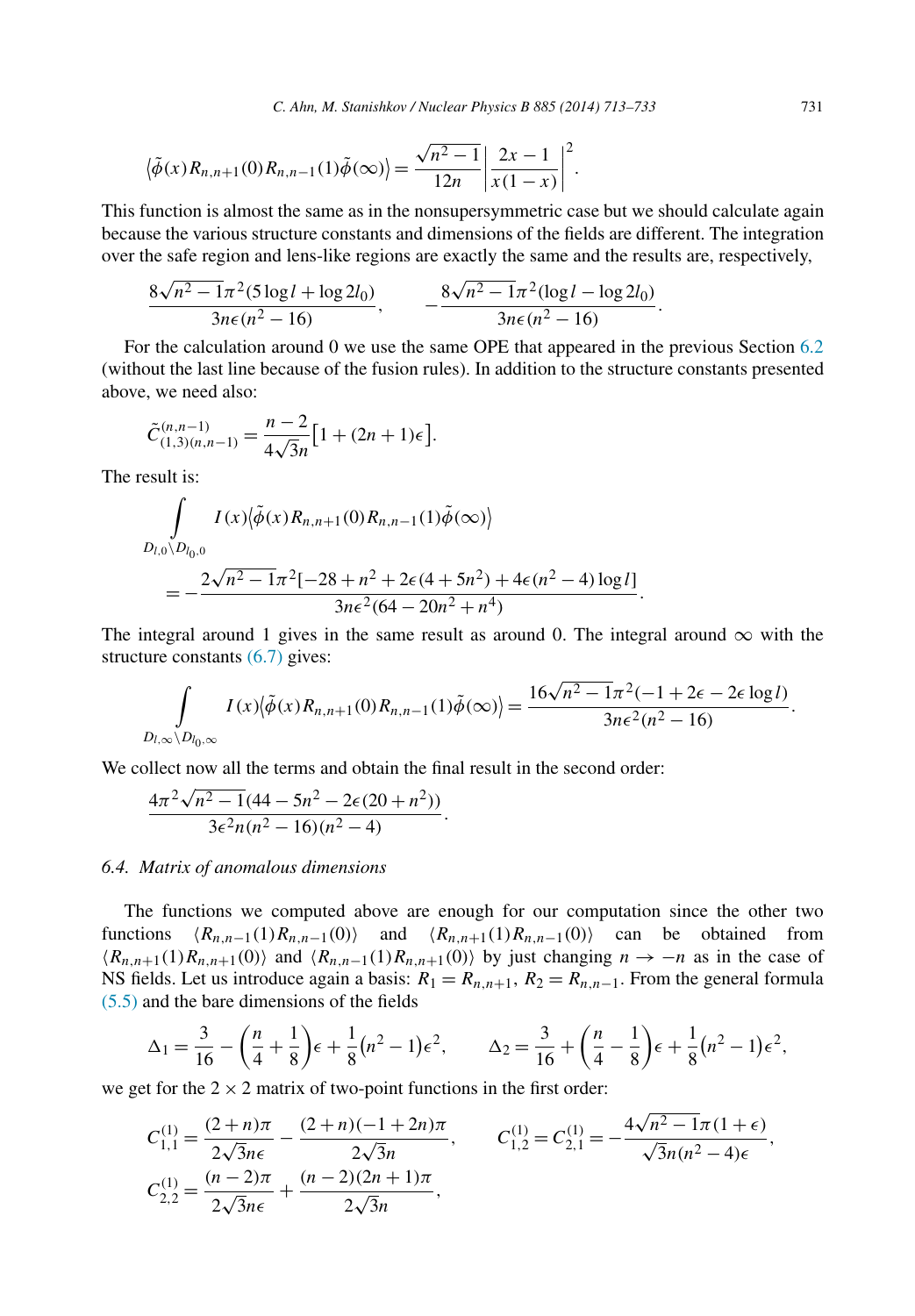and, in the second order

$$
C_{1,1}^{(2)} = \frac{(44 + 64n + 24n^2 + 3n^3)\pi^2}{12\epsilon^2 n(n+2)^2} - \frac{2(n+1)(5 + 14n + 7n^2 + n^3)\pi^2}{3\epsilon n(2+n)^2},
$$
  
\n
$$
C_{1,2}^{(2)} = C_{2,1}^{(2)} = \frac{4\sqrt{n^2 - 1}(44 - 5n^2)\pi^2}{3\epsilon^2 n(n^2 - 1)(n^2 - 4)} - \frac{8\sqrt{n^2 - 1}(n^2 + 20)\pi^2}{3\epsilon n(n^2 - 16)(n^2 - 4)},
$$
  
\n
$$
C_{2,2}^{(2)} = \frac{(-44 + 64n - 24n^2 + 3n^3)\pi^2}{12\epsilon^2 (n-2)^2 n} + \frac{2(n-1)(-5 + 14n - 7n^2 + n^3)\pi^2}{3\epsilon (n-2)^2 n}.
$$

Now, following the same procedure as in the NS case, we get for the matrix of anomalous dimensions up to order  $\epsilon^2 \sim g^2$ :

$$
F_{1,1} = \Delta_1 - \frac{g(n+2)(-1 - \epsilon + 2\epsilon n)\pi}{4\sqrt{3}n} + \frac{g^2\pi^2}{4}, \qquad F_{1,2} = F_{2,1} = \frac{(1+\epsilon)g\sqrt{n^2 - 1}\pi}{2\sqrt{3}n},
$$
  

$$
F_{2,2} = \Delta_2 + \frac{g(n-2)(1+\epsilon + 2\epsilon n)\pi}{4\sqrt{3}n} + \frac{g^2\pi^2}{4},
$$

which becomes at the fixed point  $(4.5)$ :

$$
\Gamma_{1,1}^{g^*} = \frac{3}{16} + \frac{(4+n-2n^2)\epsilon}{8n} + \frac{(8+n-4n^2+n^3)\epsilon^2}{8n},
$$
  
\n
$$
\Gamma_{1,2}^{g^*} = \Gamma_{2,1}^{g^*} = \frac{\sqrt{n^2-1}\epsilon(1+2\epsilon)}{2n},
$$
  
\n
$$
\Gamma_{2,2}^{g^*} = \frac{3}{16} + \frac{(-4+n+2n^2)\epsilon}{8n} + \frac{(-8+n+4n^2+n^3)\epsilon^2}{8n}.
$$

The eigenvalues of this matrix are

$$
\Delta_1^{g^*} = \frac{3}{16} + \left(\frac{1}{8} + \frac{n}{4}\right)\epsilon + \frac{1}{8}\left(1 + 4n + n^2\right)\epsilon^2,
$$
  

$$
\Delta_2^{g^*} = \frac{3}{16} + \left(\frac{1}{8} - \frac{n}{4}\right)\epsilon + \frac{1}{8}\left(1 - 4n + n^2\right)\epsilon^2.
$$

As expected, they coincide with the dimensions of the Ramond fields  $\Delta_{n+1,n}^{(p-2)}$  and  $\Delta_{n-1,n}^{(p-2)}$  of the  $SM_{p-2}$ . The corresponding fields are expressed as a (normalized) linear combination:

$$
R_{n+1,n}^{(p-2)} = \frac{1}{n} R_1^{g^*} + \frac{\sqrt{n^2 - 1}}{n} R_2^{g^*}, \qquad R_{n-1,n}^{(p-2)} = -\frac{\sqrt{n^2 - 1}}{n} R_1^{g^*} + \frac{1}{n} R_2^{g^*}.
$$

#### **7. Concluding remarks**

To conclude, we considered here the RG flow of the minimal superconformal model *SM<sup>p</sup>* with  $p \gg 1$  up to the second order in the perturbation theory. It is confirmed that there is a nontrivial fixed point that coincides with the model *SMp*<sup>−</sup>2, which was established before up to the first order calculations. We computed the anomalous dimensions of certain fields in both NS and Ramond sectors along the RG flow. At the fixed point they coincide with the dimensions of the corresponding fields from *SMp*<sup>−</sup>2.

We would like to make two comments at the end. Firstly, we have found that the linear combinations (i.e. the eigenvectors of the matrix of anomalous dimensions) expressing the fields in